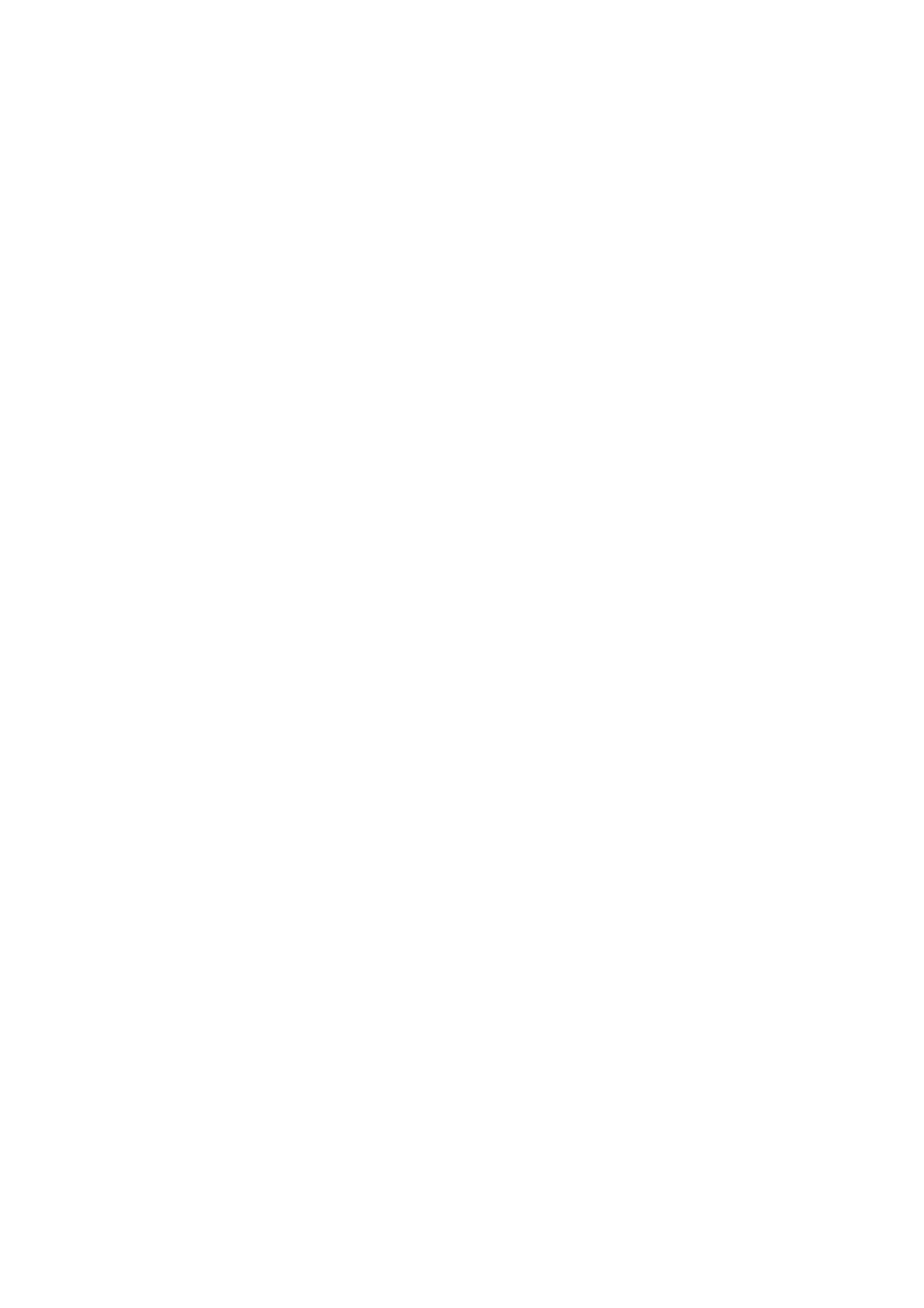# **CONTENTS**

# **CONSOLIDATED QUARTERLY REPORT**

| MEMBERS OF THE STATUTORY BODIES page 4 |         |  |
|----------------------------------------|---------|--|
|                                        | page 7  |  |
| QUARTERLY ECONOMIC POSITION            | page 9  |  |
| NET FINANCIAL POSITION                 | page 14 |  |
|                                        | page 18 |  |
| MANAGEMENT TRENDS AND COMMENTS         | page 20 |  |
| SIGNIFICANT EVENTS OCCURRING           |         |  |
| AFTER THE END OF THE QUARTER page 34   |         |  |
|                                        |         |  |
| DRAFTING CRITERIA AND BASIS OF         |         |  |
|                                        |         |  |
|                                        |         |  |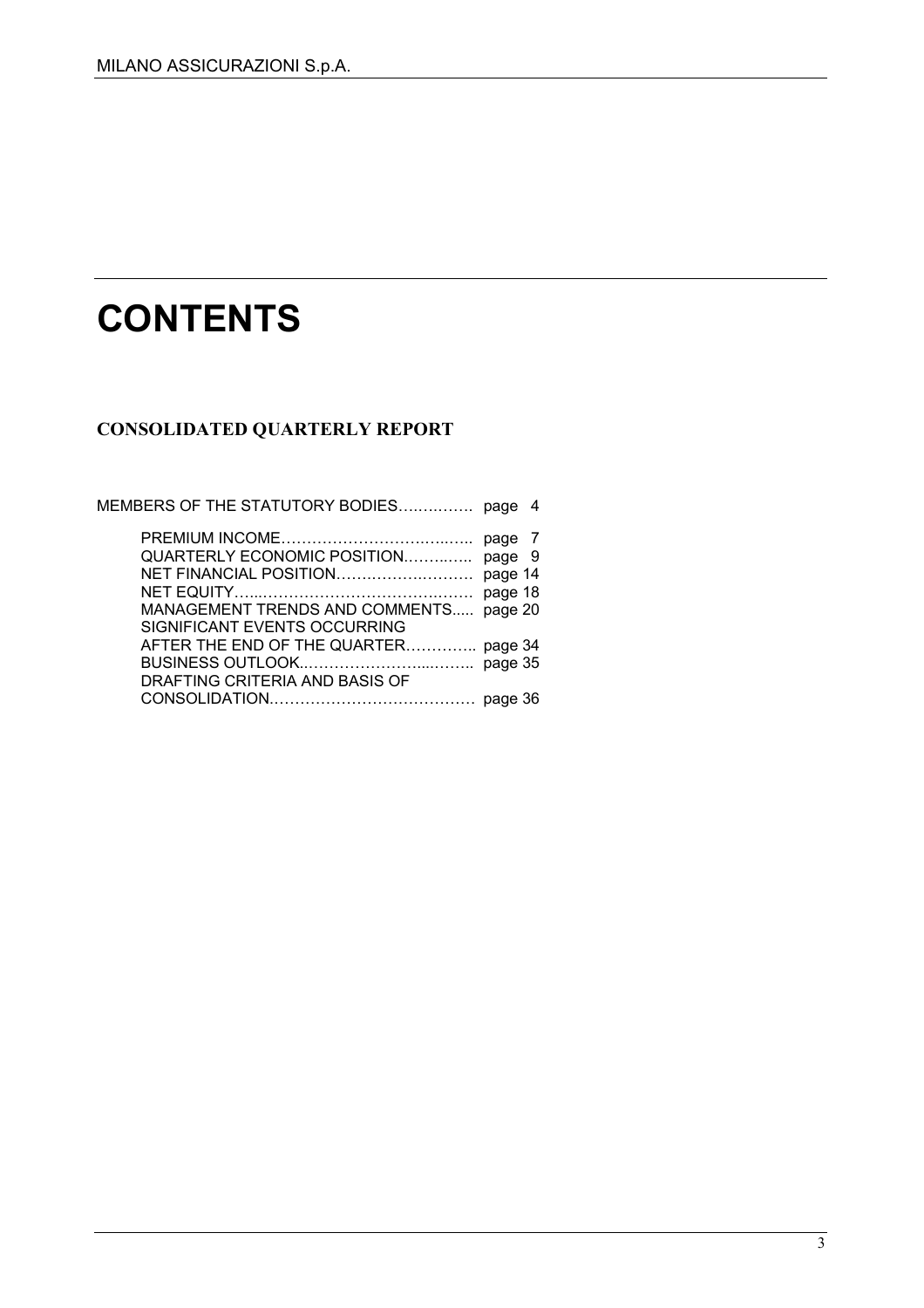# **BOARD OF DIRECTORS**

#### Salvatore **Ligresti** *Honorary Chairman*

Gioacchino Paolo **Ligresti \*** *Vice Chairman* Cosimo **Rucellai \*** *Vice Chairman*

Umberto **Bocchino \*** 

Flavio **Dezzani**

Maurizio **Di Maio** 

Emanuele **Erbetta** 

Mariano **Frey**

Giulia Maria **Ligresti \*** 

Jonella **Ligresti \*** 

Lia **Lo Vecchio** 

Emilio **Perrone da Zara**

Massimo **Pini \*** 

Francesco **Randazzo**

Salvatore **Rubino \*** 

Simone **Tabacci** 

Alessandra **Talarico** 

Antonio **Talarico \*** 

Sergio **Viglianisi** 

Fausto **Marchionni \*** *Chairman and Managing Director*

Alberto **Marras** *Secretary of the Board and of the Executive Committee*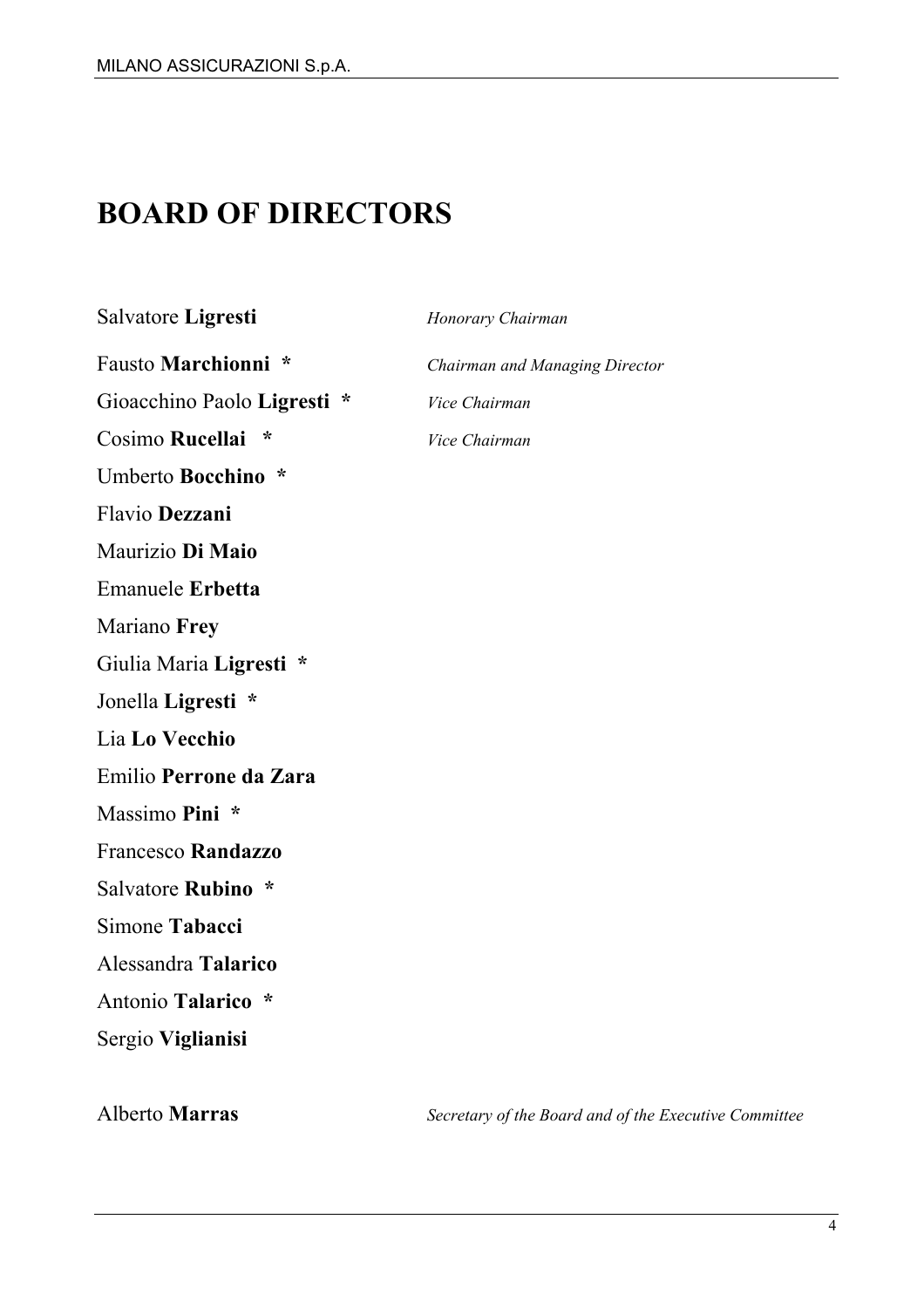# **BOARD OF STATUTORY AUDITORS**

#### Graziano **Visentin**  *Chairman*

#### Giovanni **Ossola**

*Statutory auditor* 

#### Alessandro **Rayneri**

*Statutory auditor* 

#### Giuseppe **Aldé**

*Alternate auditor* 

#### Claudio **De Re**

*Alternate auditor* 

#### Roberto **Frascinelli**

*Alternate auditor* 

- Members of the Board who are also members of the Executive Committee have an asterisk beside their name.
- There is now an internal Auditing Committee, the members of which may be consulted and may make suggestions as provided for in the Code of Conduct for Listed Companies. This Committee is made up of the Board Members Mariano Frey, Emilio Perrone Da Zara and Cosimo Rucellai.
- With reference to the provisions of CONSOB communication 97001574 of 20 February 1997, the nature of the powers conferred on the directors is indicated below.
- As well as being the Company's Legal Representative under Art. 20 of the By-laws, the Chairman and Managing Director Prof. Fausto Marchionni, has all the ordinary and extraordinary administrative powers, which may be exercised on his signature alone, and the power to grant mandates and powers of attorney, with the sole exception of the following powers:
	- sale and/or purchase of property with a value exceeding € 10m per transaction;
	- sale and/or purchase of shareholdings with a value exceeding € 25m per transaction and, in any event, those that are majority shareholdings;
	- loans for an amount in excess of € 50m per transaction;
	- issuing of securities of a non-insurance nature in favour of third parties.
- The Executive Committee continues to hold all the powers not already attributed to the Chairman and Managing Director with the exception of those that in law or under the by-laws are exclusively within the province of the Board of Directors. The Board of Directors is also exclusively responsible for any decision relating to operations with related parties that are identified as such by the Board of Directors.

The Board of Directors was appointed by the Shareholders' meeting held on 22 April 2005. Francesco Randazzo was appointed by the Shareholders' meeting held on 26 April 2006 to replace the outgoing director, the lawyer, Luigi Pisanu. The entire Board will remain in office until the Shareholders' meeting called to approve the annual accounts on 31 December 2007.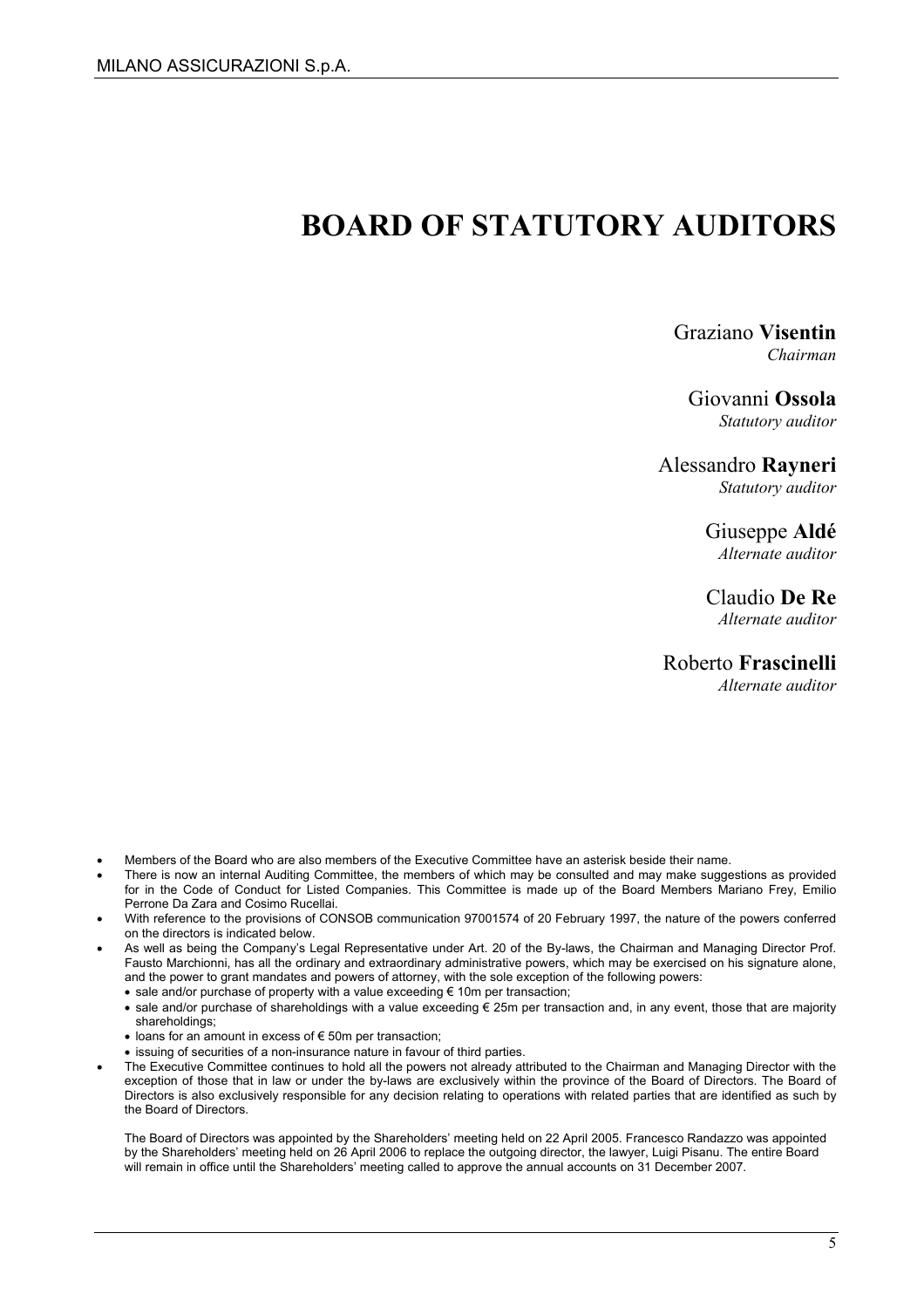# **CONSOLIDATED QUARTERLY REPORT AS AT 30 SEPTEMBER 2006**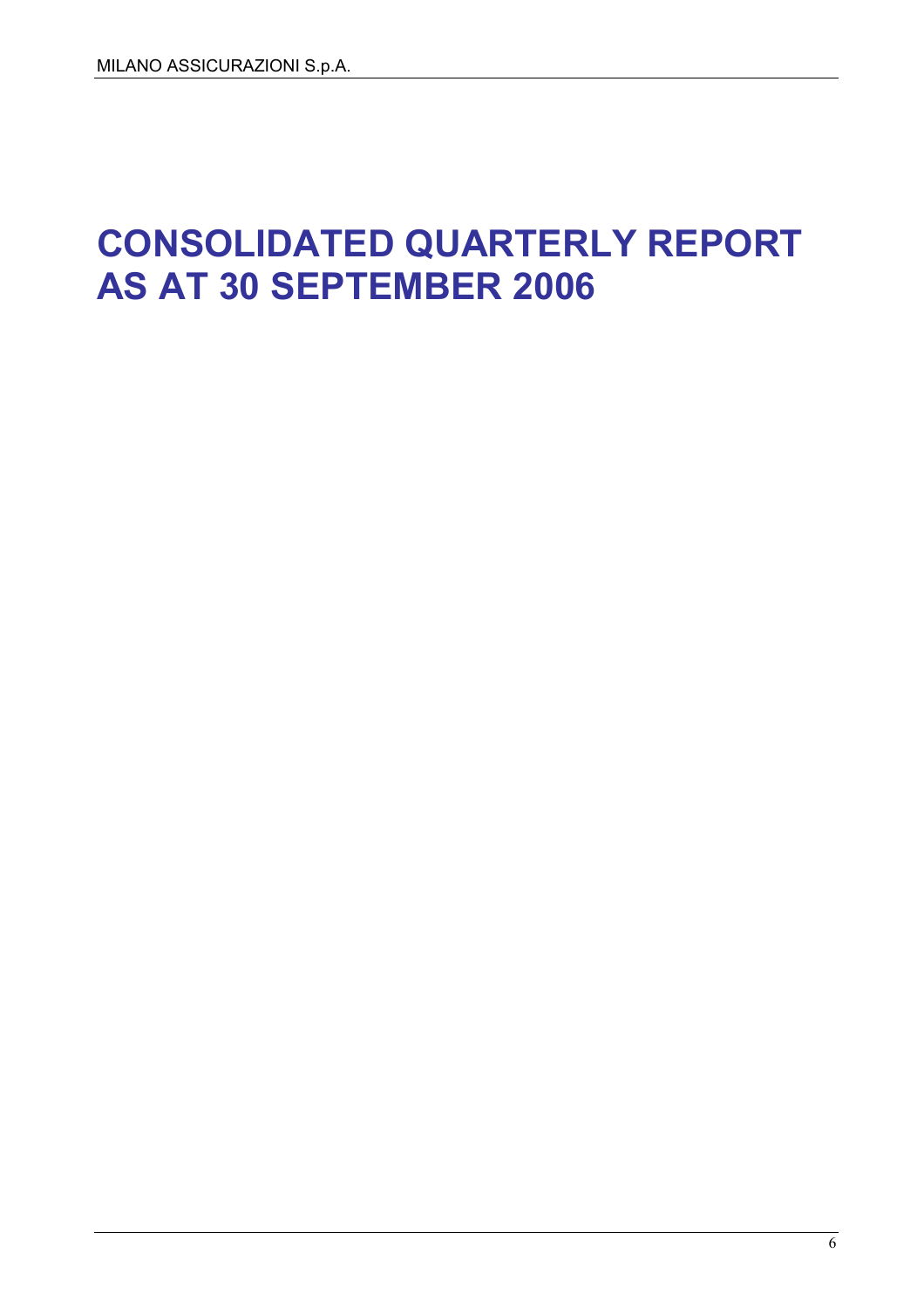# **THE MILANO ASSICURAZIONI GROUP**

The Milan Assicurazioni group is made up of 11 Companies including the parent company. 5 of these operate in the insurance sector, 3 in the property sector and the remaining 3 Companies are various service sector companies.

The parent company Milano Assicurazioni S.p.A. is a leading insurance operator on the Italian market, active in both the Non-life insurance and the Life insurance sector, with a sales network of around 1,400 agencies operating throughout the national territory.

The registered office is in Milan, at Via Senigallia 18/2.

Over the last few years, Milano Assicurazioni has also strengthened its position on the domestic market by means of company mergers. We should, in particular, remember the incorporation of Nuova Maa and Maa Vita, in 2003; the incorporation of the insurance company SIS in 2004 and, finally, the incorporation of First Life on 31 December 2005, which will make it possible for Milano Assicurazioni to enter the open-ended pension fund sector, with operations already in the start-up phase.

Milano Assicurazioni's parent company is Fondiaria-Sai which acts as its manager and coordinator, in accordance with art. 2497 bis of the Italian civil code.

### **Premium Income**

Premiums and additional income from direct and indirect business in the first nine months of 2006 amounted to  $\epsilon$  2,439,152K and showed an increase of 1.69% over the corresponding period the previous year.

Direct business premium income was  $\epsilon$  2,420,118K (+ 1.15% compared with 30 September 2005). In particular:

- Life business premium income amounted to  $\epsilon$  2,007,168K, including  $\epsilon$  1,500,382K for Motor business (+ 0.2% compared with 30 September 2005) and  $\epsilon$  506,786K for other types of business, where a 4.3% rise was achieved. The increase in Motor business was influenced by scheduled initiatives to reorganise geographical areas and tariff sectors demonstrating an unsatisfactory technical performance and, in particular, to downsize the fleet portfolio;
- Life business income amounted to  $\epsilon$  412,950K, with an increase of 1.11% compared with the first nine months of the previous year. In this case, the rise in income derives from the decision to focus on traditional-type products (premium income + 12.77% as at 30 September) – which offer higher profit margins and add value to the portfolio in the long term – instead of index-linked type products for which no sales initiatives were launched and which, therefore, demonstrated negligible premium income  $(\epsilon$  357K compared with  $\epsilon$  15,119K as at 30 September the previous year).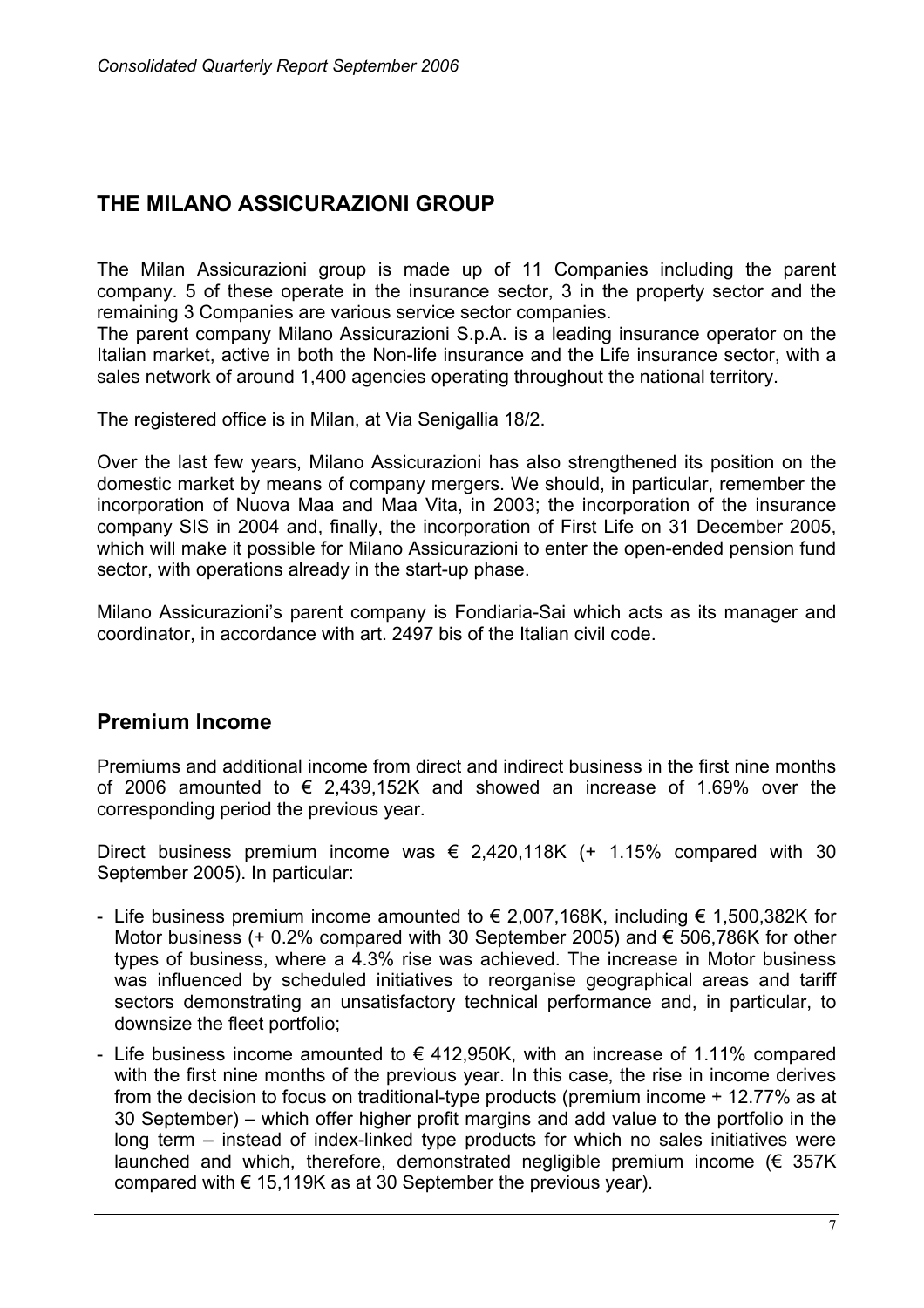We should remember that, in accordance with what is laid down by IFRS 4 (Insurance Contracts) the amounts posted to the premium income item relate to contracts with a significant insurance risk and financial instruments with discretionary participation, whilst other financial instruments and, in particular, index-linked pure capitalisation contracts and unit-linked contracts are treated using the deposit accounting method which, in the main, provides for posting to the profit and loss account solely of profit margins and for entering the amount matured on behalf of the contracting parties under financial liabilities.

Indirect business income amounted to  $\epsilon$  19,034K, compared with  $\epsilon$  5,974K for the corresponding period the previous year. The significant increase in premiums was due to the new proportional treaty with the affiliate SIAT, covering Non-life business other than transport business. On the other hand, premiums relating to acceptances from companies not belonging to the Fondiaria-Sai Group remained low, due to the decision, taken in the past, to stop underwriting on inward reinsurance policies following an unsatisfactory performance.

The table below summarises premium income data, with reference to both the third quarter of 2006 and to the first nine months of the year, making comparisons with the same periods of 2005.

| $($ <del>€</del> K $)$         | 3rd quarter<br>2006 | 3rd quarter<br>2005 | <b>Variation</b><br>% | Jan.-Sept.<br>2006 | Jan.-Sept.<br>2005 | <b>Variation %</b> |
|--------------------------------|---------------------|---------------------|-----------------------|--------------------|--------------------|--------------------|
| <b>DIRECT BUSINESS</b>         |                     |                     |                       |                    |                    |                    |
| Non-life business              | 579,935             | 594,726             | $-2.49$               | 2,007,168          | 1,984,189          | 1.16               |
| Life Business                  | 123,316             | 130,399             | $-5.43$               | 412,950            | 408,410            | 1.11               |
| Total direct business          | 703,251             | 725,125             | $-3.02$               | 2,420,118          | 2,392,599          | 1.15               |
| <b>INDIRECT BUSINESS</b>       |                     |                     |                       |                    |                    |                    |
| Non-life business              | 6,361               | 1,563               | 306.97                | 18,938             | 5,893              | 221.36             |
| Life Business                  | 32                  |                     | n.s.                  | 96                 | 81                 | 18.52              |
| <b>Total indirect business</b> | 6,393               | 1,563               | 309.02                | 19,034             | 5,974              | 218.61             |
| <b>GRAND TOTAL</b>             | 709,644             | 726,688             | $-2.35$               | 2,439,152          | 2,398,573          | 1.69               |
| including:                     |                     |                     |                       |                    |                    |                    |
| Non-life business              | 586,296             | 596,289             | $-1.68$               | 2,026,106          | 1,990,082          | 1.81               |
| Life Business                  | 123,348             | 130,399             | $-5.41$               | 413,046            | 408,491            | 1.12               |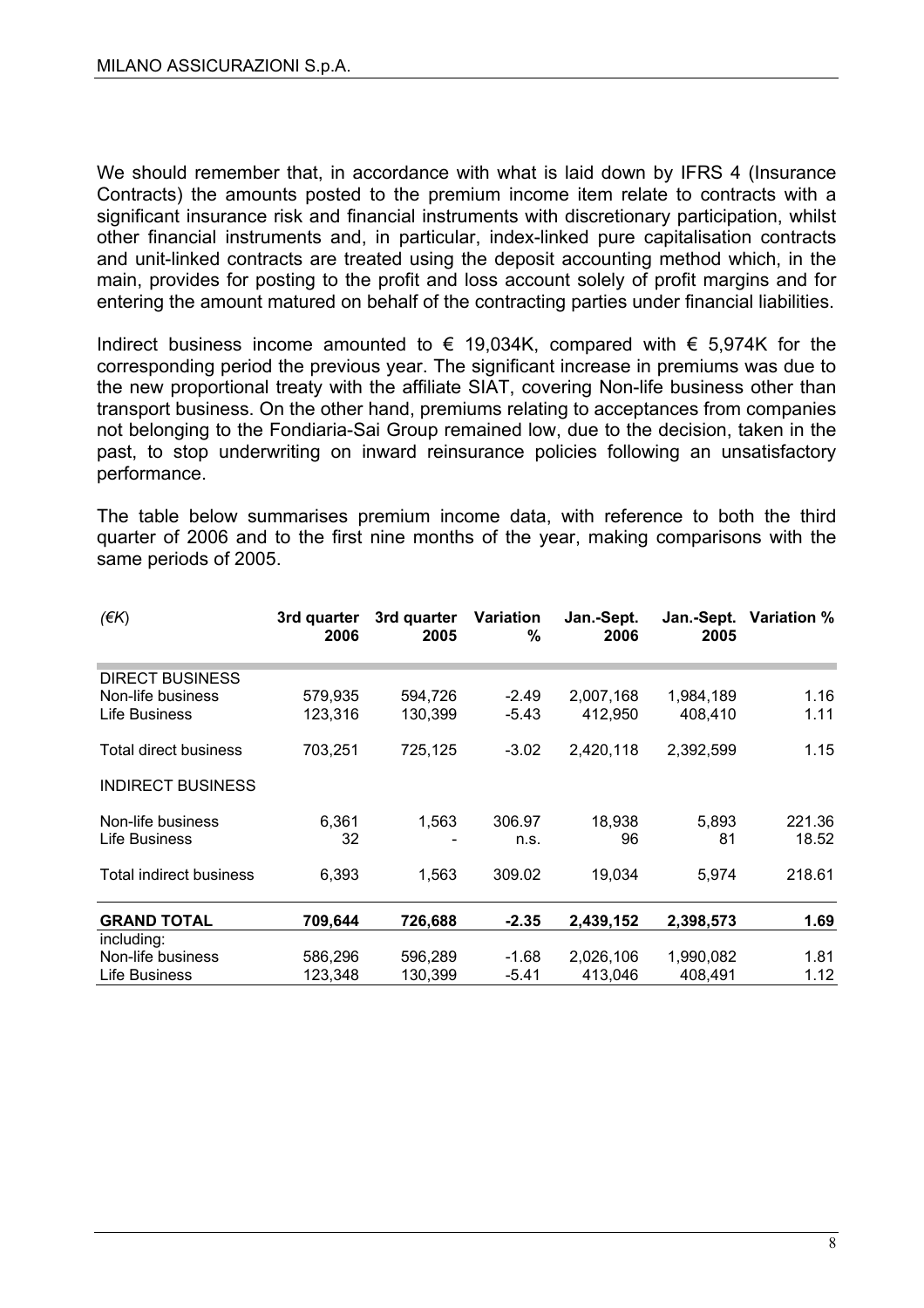# **Consolidated Profit and Loss Account**

The profit and loss account as at 30 September 2006 closed with a net profit for the group amounting to  $\epsilon$  200,145K, up on the profit of  $\epsilon$  187,223K achieved in the corresponding period the previous year (+ 6.9%).

It should be stated that, for the purposes of making the comparisons meaningful, the economic result as at 30 September 2005, originally amounting to  $\epsilon$  201,399K, was restated at  $\epsilon$  187,223K further to application of the accounting principles used in the 2005 accounts and in the periodic statements relating to the 2006 financial year.

In particular, it should be remembered that, following publication of the quarter as at 30 September 2005:

- EU Regulation No. 1864 was issued and published in the European Union Official Gazette [EUOG] on 16 November 2005 and resulted in some amendments being made to IAS 39 (Financial instruments: recognition and measurement) and, in particular, in some limitations being placed on the use of the so-called Fair Value Option. These amendments involve the need to reclassify some financial assets in the Available for Sale category that were previously entered under the Fair Value Through Profit and Loss category. Financial revenue lost due to this reclassification, amounting to  $\epsilon$ 13,874K, net of the related tax effect, was, therefore, transferred from the profit and loss account as at 30 September 2005;

- ISVAP Directive No. 2404 was issued which contained the explicit instruction to include the receivable for advance taxes on Life business mathematical reserves (art.1, paragraph 2, of Legislative Decree 209/2002) within the scope of IAS 12, which resulted in the prohibition of time-discounting. In restating data as at 30 September 2005, provision has, therefore, been made to

reverse the effect of the original time-discounting which had impacted on the profit and loss account to the tune of  $\epsilon$  302K.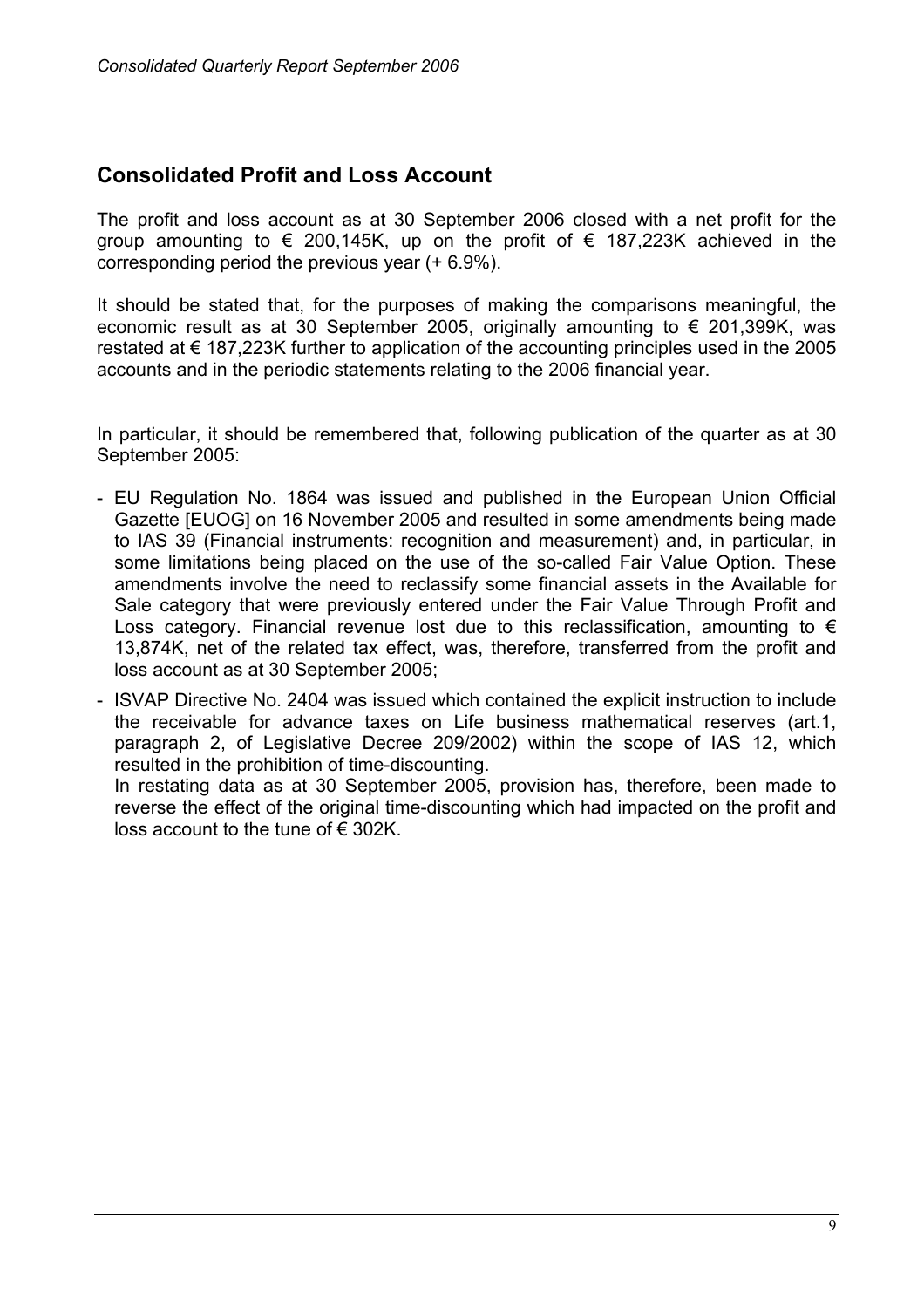The table below provides a summary of the profit and loss account for the 3rd quarter of 2006 and the first nine months of 2006 and a comparison with the same periods the previous year, restated with uniform criteria.

| $($ $\notin$ K $)$                                                                                     | 3rd quarter<br>2006 | 3rd quarter<br>2005 | Jan.-Sept.<br>2006 | Jan.-Sept.<br>2005 |
|--------------------------------------------------------------------------------------------------------|---------------------|---------------------|--------------------|--------------------|
| Net premiums                                                                                           | 785,525             | 790,922             | 2,463,042          | 2,384,782          |
| Net charges relating to claims                                                                         | $-645,698$          | $-640,035$          | $-1,957,800$       | $-1,944,270$       |
| Net commissions<br>Net income from subsidiaries and<br>soooigtee<br>Net income deriving from financial | 271<br>548          | $-21$<br>55         | 651<br>802         | 90<br>436          |
| instruments at fair value recognised<br>through profit or loss                                         | 21,980              | 26,501              | 13,014             | 71,052             |
| Net income from other financial<br>instruments and investment property                                 | 67,980              | 57,342              | 264,099            | 202,694            |
| Operating expenses                                                                                     | $-112,536$          | $-116,053$          | $-374,373$         | $-367,417$         |
| Other net income and expenditure                                                                       | $-16,805$           | $-20,076$           | $-100,631$         | $-53,585$          |
| Pre-tax profit (loss) for the period                                                                   | 101,265             | 98,635              | 308,804            | 293,782            |
| Income tax                                                                                             | $-39,299$           | $-33,480$           | $-108,595$         | $-106,691$         |
| Pre-tax profit (loss) for the year                                                                     | 61,966              | 65,155              | 200,209            | 187,091            |
| Profit (loss) on operating activities<br>ceased                                                        |                     | 261                 |                    | 452                |
| <b>Consolidated profit (loss)</b>                                                                      | 61,966              | 65,416              | 200,209            | 187,543            |
| Minorities'<br>profit (loss)                                                                           | 17                  | 121                 | 64                 | 320                |
| Group<br>profit (loss)                                                                                 | 61,949              | 65,295              | 200,145            | 187,223            |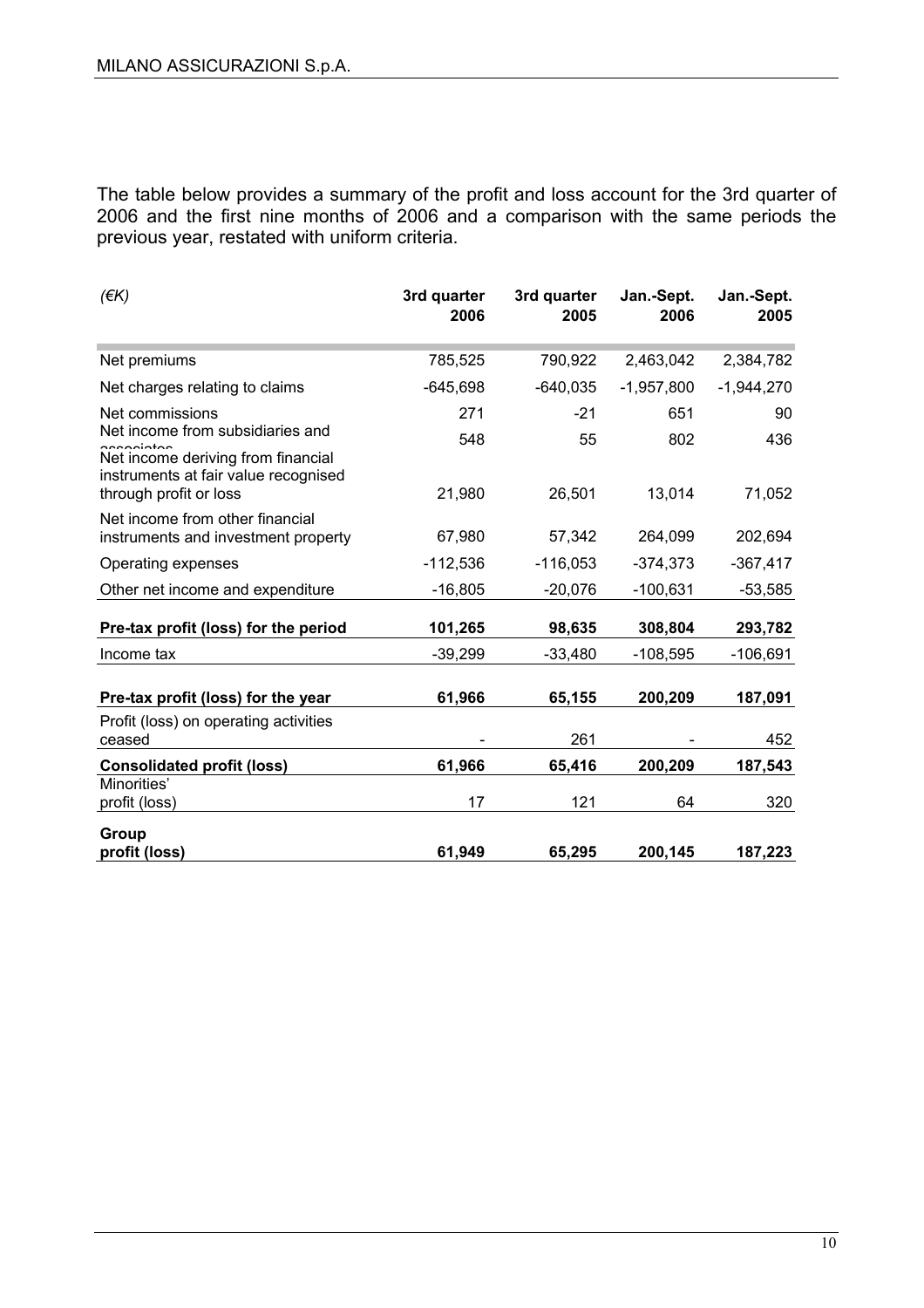The main characteristics of the result achieved over the period in question are shown below:

Non-life insurance business, as at 30 September 2006, closed with a pre-tax profit of € 244,154K, compared with a pre-tax profit of  $∈$  255,249K recorded as at 30 September 2005. The technical performance of Motor TPL business was slightly down on the same period the previous year but the trend shows significant improvement. This was also in the wake of the downsizing of the fleet portfolio and, more generally speaking, of initiatives to reorganise areas and tariff sectors with an unsatisfactory technical performance.

Land Vehicle business continues to show extremely satisfactory results that are, in the main, in line with those recorded as at 30 September 2005.

The overall technical performance of the other Non-life business sectors also proved to be largely positive, although at lower levels than those recorded for the corresponding period the previous year due to poorer General TPL performance. A systematic analysis of corporate sector contracts performing negatively is under way in this sector, with the objective of making contractual reforms or cancellations in the most critical cases.

- The Life business sector showed a pre-tax profit of  $\epsilon$  62,569K, significantly higher than the same result as at 30 September 2005, of  $\epsilon$  37,845K. The improvement was due both to the favourable impact of the variation in additional technical reserves – again further to the upturn in interest rates which resulted in downsizing of the additional interest guarantee reserve requirement – and to higher returns on investments made by the parent company Milano Assicurazioni, after having recorded policyholders' share of value adjustments on the share portfolio which, as laid down by the provisions of shadow accounting methodology, was offset against insurance liabilities.
- Asset and financial management made it possible to achieve net income from financial instruments and investment property of  $\epsilon$  277,915K, compared with  $\epsilon$ 274,182K recorded as at 20 September 2005.

The main Central Banks continued the phase of monetary constraint into the third quarter of 2006, as part of the process of redefining the overall level of liquidity and fighting inflation which was fuelled by the price of raw materials which remain high.

What's more, we witnessed the partial recovery of bond prices compared with the lows recorded in June.

Fixed income financial assets determined a further shortening of the duration in the Non-life sector over the quarter with, at the same time, extra returns being sought from trading.

In the Life business segment, faced with an exposure which was, in terms of duration, on the whole unchanged, targeted acquisitions, in terms of immediate returns and returns on maturity, were sought within the limits of a risk portfolio consistent with the macroeconomic climate, to increase the return on segregated accounts.

Stock market activity was also aimed at moderating and optimising the portfolio, with sectoral rotations and trading activities, with no major changes to asset allocation, both in the Life and Non-life segment.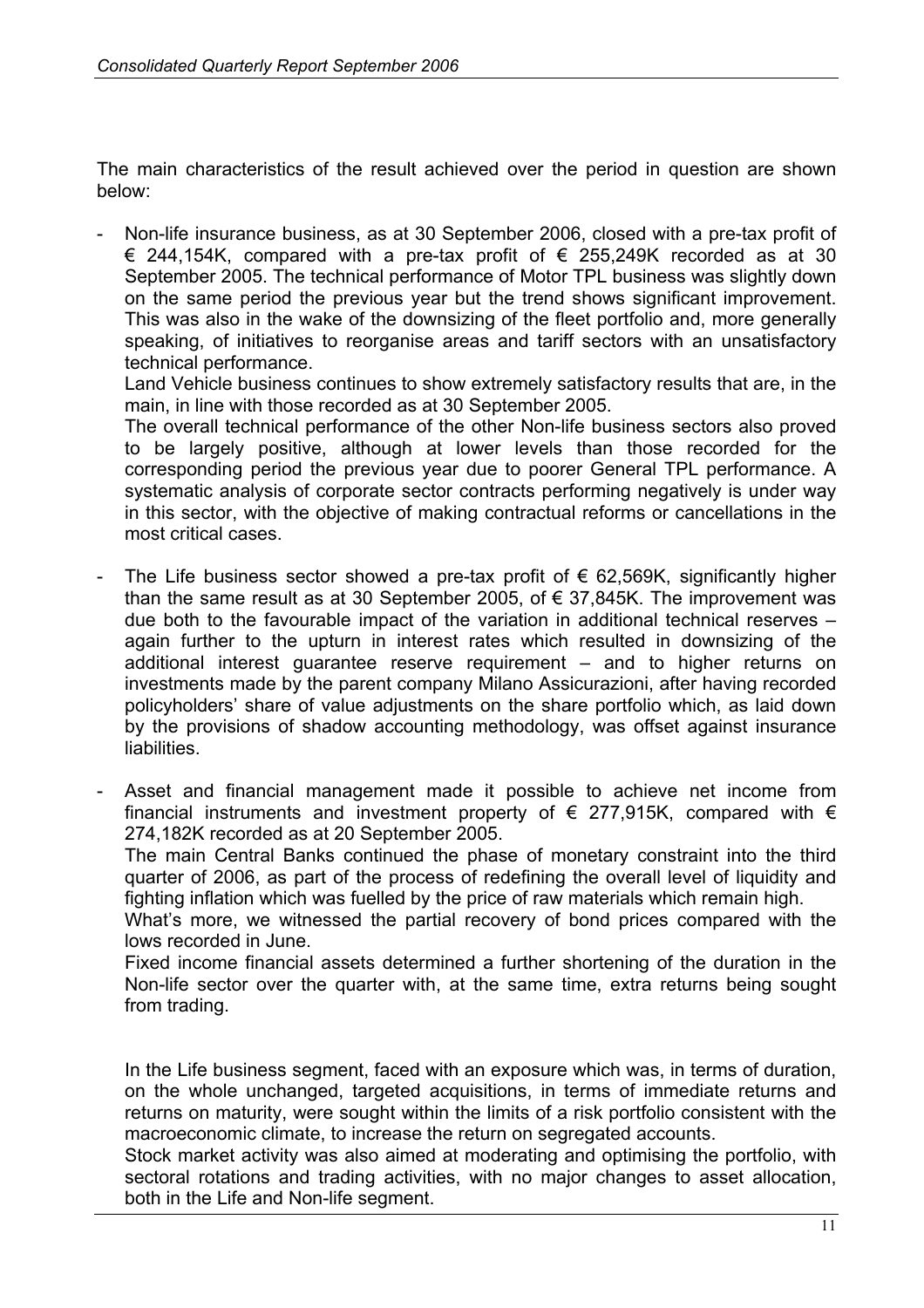Sectoral choices were targeted at obtaining a more prudent portfolio guided more by dividend yield, in particular, for special business portfolios.

Ordinary income reached 4% in the Life segment and was over 3% in the Non-life segment.

- Operating expenses in the Non-life insurance segment as at 30 September amounted to  $\epsilon$  352,450K compared with  $\epsilon$  343,503K for the corresponding period the previous year, accounting for 17.1% of net premium income, down from 17.3%. Life business operating expenses as at 30 September amounted to € 21,465K, accounting for 5.3% of premium income.
- Current period taxes amounted to  $\epsilon$  108,595K, and in the same way as the previous year, had less impact on gross profit than nominal profit, mainly due to the fact that nearly all dividends cashed had no tax liability, and capital gains on securities posted to fixed assets came under the "participation exemption" tax system.

Finally, it should be noted that the result for the period was not influenced by any significant non-recurrent events or transactions not conforming to usual business practice.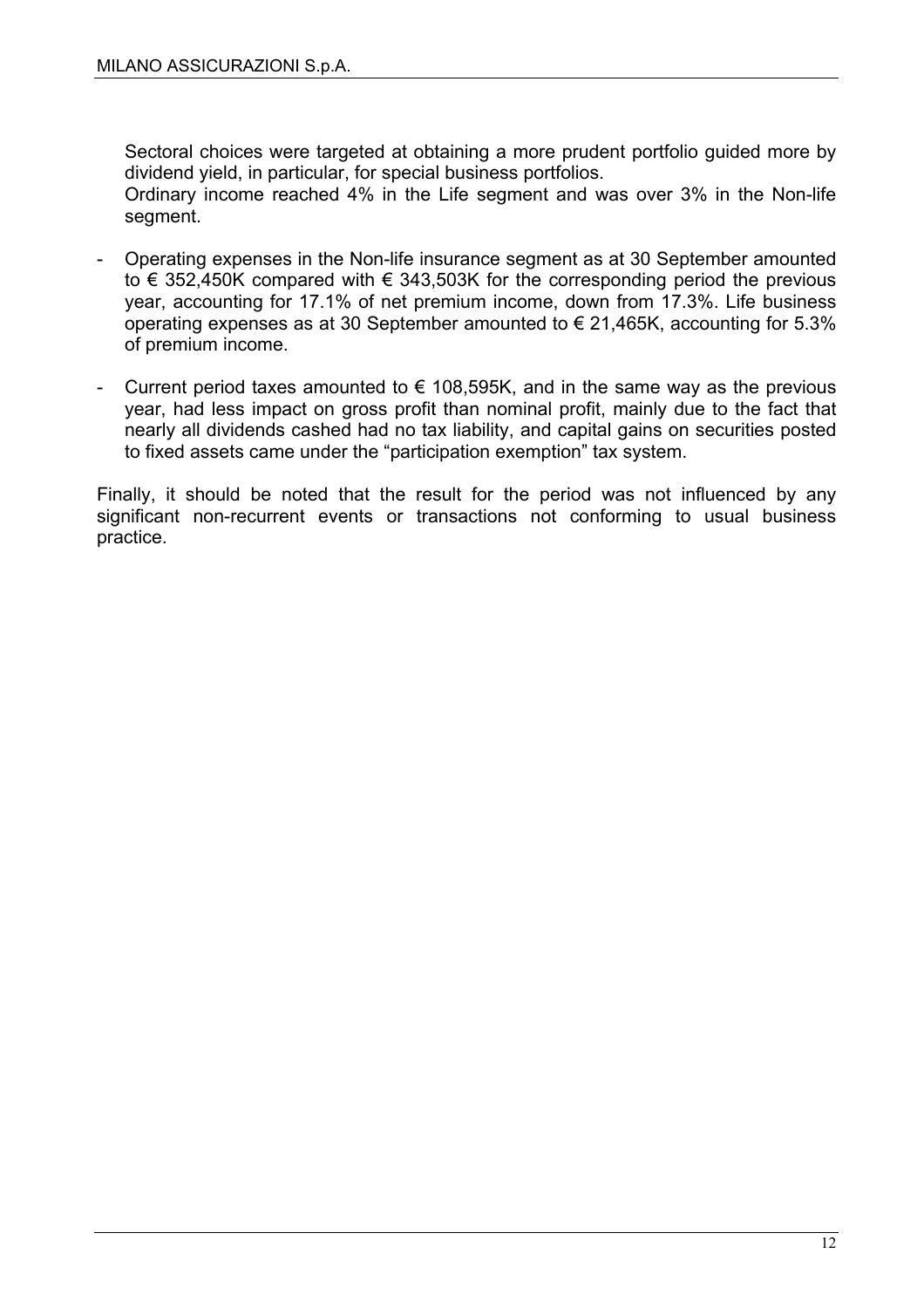The table below shows the economic results achieved by each individual segment. The property segment includes the results achieved by subsidiary property companies (Meridiano Eur, Meridiano Orizzonti, Campo Carlo Magno), whilst the Other Activities segment summarises the performance of subsidiaries, although of limited size, operating within the financial sector and in the Other Services segment (Maa Finanziaria, Sogeint, Campo Carlo Magno Sport).

| $($ $\notin$ K $)$                                                                                   | Non-life     | Life       | Prop-<br>erty | <b>Other</b><br><b>Activitie</b> | Total        |
|------------------------------------------------------------------------------------------------------|--------------|------------|---------------|----------------------------------|--------------|
| Net premiums                                                                                         | 2,057,759    | 405,283    |               |                                  | 2,463,042    |
| Net charges relating to claims                                                                       | $-1,499,027$ | $-458,773$ |               |                                  | $-1,957,800$ |
| Net commissions<br>Net income from subsidiaries and                                                  |              | 651        |               |                                  | 651          |
| associates                                                                                           |              | 436        |               | 366                              | 802          |
| Net income deriving from financial<br>instruments at fair value recognised<br>through profit or loss | 5,479        | 7,535      |               |                                  | 13,014       |
| Net income from other financial instruments<br>and investment property                               | 121,594      | 140,481    | 2.022         | 2                                | 264,099      |
| Operating expenses                                                                                   | $-352,450$   | $-21,465$  |               | $-458$                           | $-374,373$   |
| Other net income and expenditure                                                                     | $-89,201$    | $-11,579$  | -279          | 428                              | $-100,631$   |
| Pre-tax profit (loss)<br>as at 30/09/2006                                                            | 244,154      | 62,569     | 1.743         | 338                              | 308,804      |
| Pre-tax profit (loss)<br>as at 30.09.05                                                              | 255,249      | 37,845     | 712           | $-24$                            | 293,782      |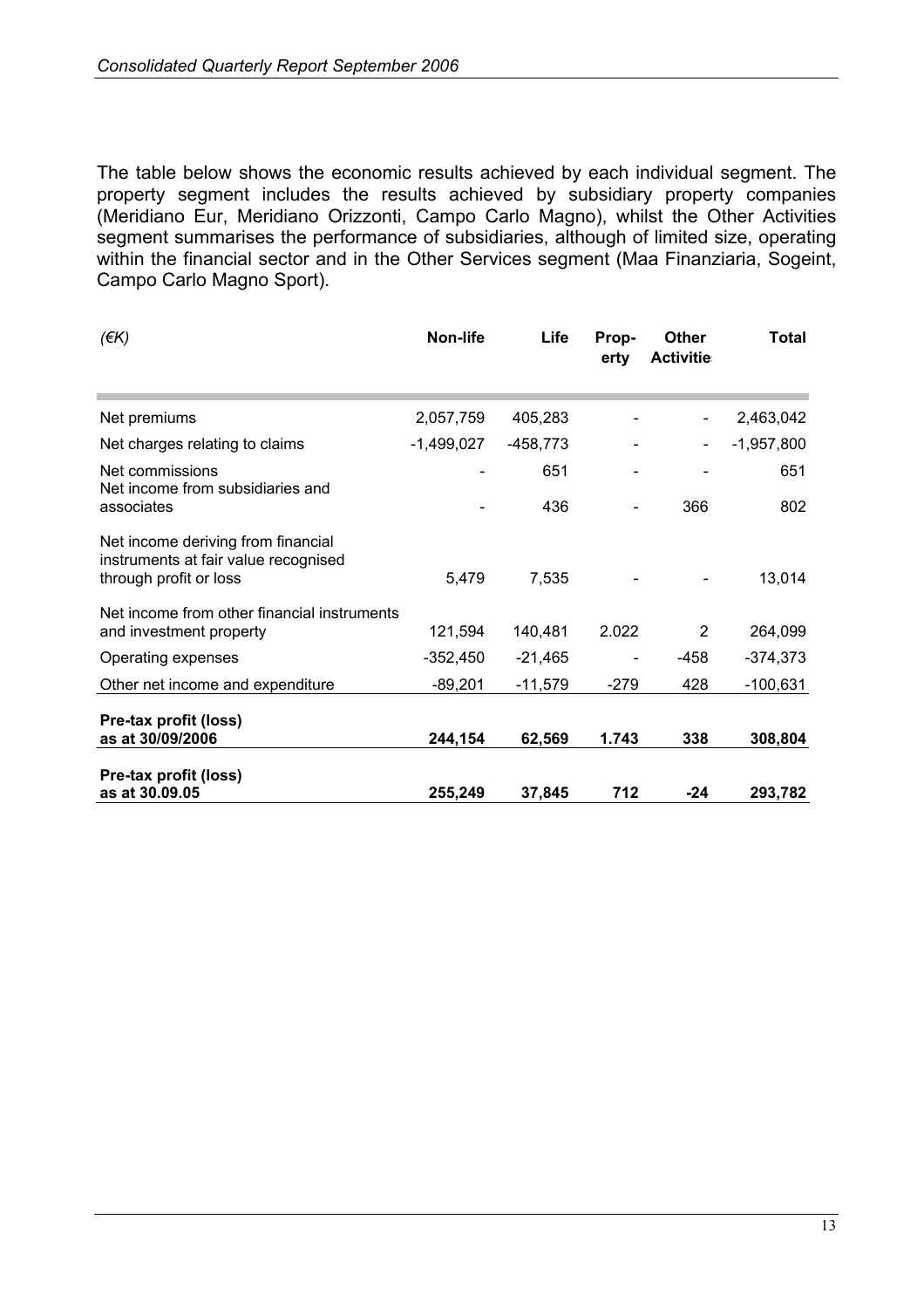# **Net financial position**

The tables below show the position, as at 30 September 2006, of investments and other tangible assets as well as technical reserves, net of units ceded in reinsurance and financial liabilities. All data is compared with that relating to the close of the previous quarter and the previous year.

#### **Investments and other tangible assets**

| $($ $\notin$ K $)$                                         | 30/09/2006 | 30/06/2006 | Variation<br>% | 31/12/2005 |
|------------------------------------------------------------|------------|------------|----------------|------------|
|                                                            |            |            |                |            |
| Investment property                                        | 370,467    | 369,957    | 0.14           | 370,136    |
| Holdings in subsidiaries, associates and joint<br>ventures | 105,485    | 103,749    | 1.67           | 4,820      |
| Loans and receivables                                      | 189,656    | 255,267    | $-25.70$       | 212,874    |
| Investments held to maturity                               |            |            |                |            |
| Financial assets available for sale                        | 8,213,465  | 7,694,630  | 6.74           | 7,580,602  |
| Financial assets at fair value recorded in P&L<br>account  | 781,089    | 754,876    | 3.47           | 876,255    |
| <b>TOTAL INVESTMENTS</b>                                   | 9,660,162  | 9,178,479  | 5.25           | 9,044,687  |
| <b>CASH AT BANK AND IN HAND AND</b><br><b>EQUIVALENTS</b>  | 123,537    | 97,858     | 26.24          | 156,649    |
| <b>INTANGIBLE ASSETS</b>                                   |            |            |                |            |
| Property                                                   | 30,148     | 30,525     | $-1.24$        | 30,519     |
| Other tangible assets                                      | 100,105    | 93,669     | 6.87           | 80,106     |
| <b>TOTAL TANGIBLE ASSETS</b>                               | 130,253    | 124,194    | 4.88           | 110,625    |
| <b>GRAND TOTAL</b>                                         | 9,913,952  | 9,400,531  | 5.46           | 9,311,961  |

The table also shows tangible assets and available cash due to the significance of these assets in ensuring accurate representation of the level of increase in an insurance group's capital.

The Investment Property item includes property held by the company for investment purposes and, as such, intended for use by third parties. In line with what is permitted by IAS 40, these properties are posted at cost and are subject to depreciation based on estimated useful life.

The Holdings in Subsidiaries, Associates and Joint Ventures item includes holdings in associate companies which are valued using the net equity method.

Loans and Receivables include debt securities amounting to  $\epsilon$  33.670K, loans on life policies (€ 25,796K), receivables from agents for recoupments of claims paid to agents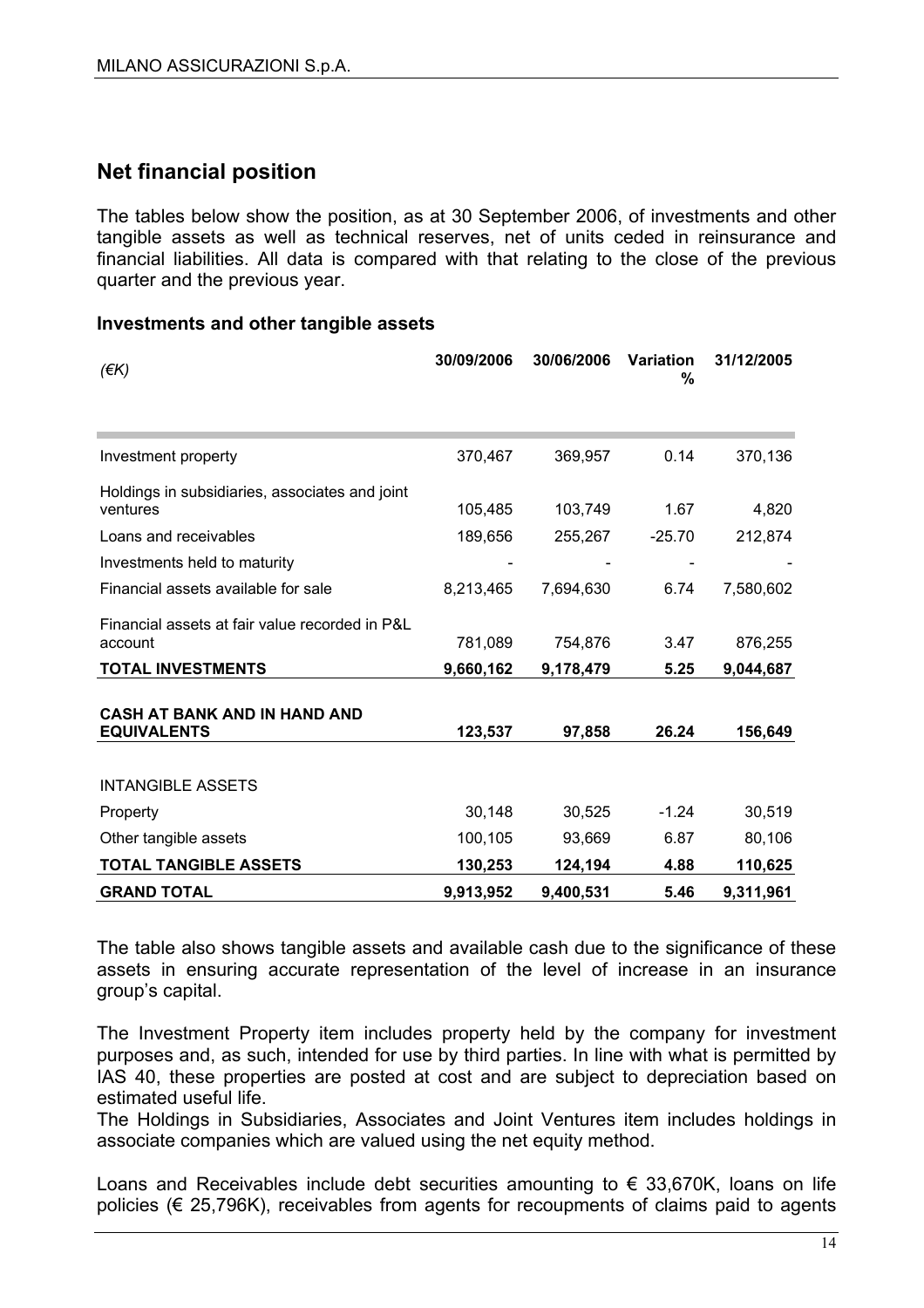who have ceased trading ( $\epsilon$  56,546K) and other loans and receivables amounting to  $\epsilon$ 73,644K, including:

- $\epsilon$  39,909K relating to the loan secured by a lien on mezzanine property which relates back to the operation to dispose of part of the company's property assets in 2003. This loan, with an original value of € 46,376K and falling due in 2010, provides for partial early repayments by the debtor in line with the divestment schedule for the properties to which the transaction relates. The debtor is also entitled, at any time, to repay the loan in whole or in part.
- $\epsilon$  27,106K for the loans granted to the associate company Garibaldi S.c.s., active in the property development project for the area located at the northern boundary of the historic centre of Milan, known as "Garibaldi Repubblica"; These interest-bearing loans are for 5 years and can be renewed for a further 5 years but must not run beyond the project's completion date. There is, however, provision for the debtor to make early repayment.

Financial assets available for sale comprise debt and capital securities not otherwise classified and are by far the largest category of financial instruments, in line with the characteristics and aims of the insurance business.

Financial assets at fair value recognised through profit or loss comprise securities held for trading as well as those designated by group companies in this category.

| (EK)                                                                | 30/09/2006 | 30/06/2006 | <b>Variation</b><br>% | 31/12/2005 |
|---------------------------------------------------------------------|------------|------------|-----------------------|------------|
| Financial assets available for sale                                 | 8,213,465  | 7.694.630  | 6,74                  | 7,580,602  |
| Capital securities and investment fund units                        | 1.620.886  | 1.543.255  | 5.03                  | 1,526,455  |
| Debt securities                                                     | 6,592,579  | 6,151,375  | 7.17                  | 6.054.147  |
| Financial assets at fair value<br>recognised through profit or loss | 781.089    | 754,876    | 3.47                  | 876,255    |
| Capital securities and investment fund units                        | 147.417    | 153,231    | $-3.79$               | 111,971    |
| Debt securities                                                     | 631,604    | 594.092    | 6.31                  | 757,891    |
| Other financial investments                                         | 2,068      | 7,553      | $-72.62$              | 6.393      |

The composition of these categories of financial instruments is shown in the table below:

The Property item*,* posted under Tangible assets, includes buildings intended for company use. These are posted at cost and are subject to depreciation according to estimated useful life.

Other tangible assets mainly comprise advance payments for property transactions relating to the following areas - Milan, via Lancetti; Milan, via Confalonieri-via de Castillia (Lunetta dell'Isola) and Rome, via Fiorentini. We must remember that these transactions, implemented in previous financial years, resulted in the sale to third parties, by Milano Assicurazioni, of the aforementioned areas zoned for building and the purchase of the premises to be built on these areas by the purchasers of said land.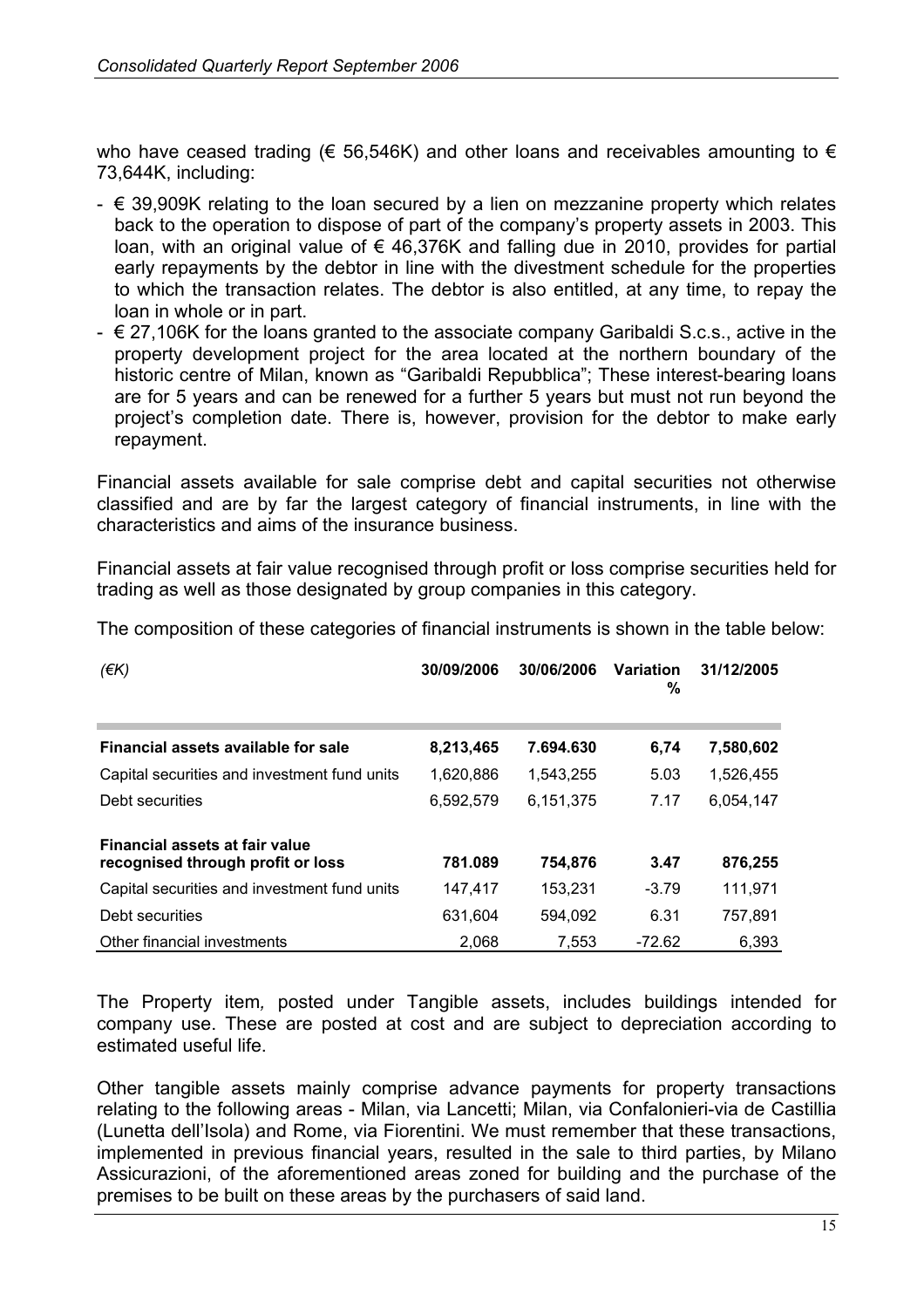#### **Net technical reserves**

| $($ $\notin$ K $)$                                                                          | 30/09/2006 | 30/06/2006 | <b>Variation</b><br>% | 31/12/2005 |
|---------------------------------------------------------------------------------------------|------------|------------|-----------------------|------------|
| <b>NON-LIFE BUSINESS</b>                                                                    |            |            |                       |            |
| Premium reserve                                                                             | 872,240    | 970,122    | $-10.09$              | 961,988    |
| Claims reserve                                                                              | 3,268,823  | 3,173,682  | 3.00                  | 3,153,068  |
| Other reserves                                                                              | 2,285      | 2,298      | $-0.57$               | 2,084      |
| <b>Total Non-life business</b>                                                              | 4,143,348  | 4,146,102  | 0.07                  | 4,117,140  |
|                                                                                             |            |            |                       |            |
| <b>LIFE BUSINESS</b>                                                                        |            |            |                       |            |
| Mathematical reserves                                                                       | 3,641,505  | 3,578,565  | 1.76                  | 3,511,779  |
| Reserve for sums payable                                                                    | 22,882     | 23,910     | -4.30                 | 5,390      |
| Technical reserves where the investment risk<br>is borne by policyholders and deriving from |            |            |                       |            |
| pension fund management                                                                     | 246,542    | 242,931    | 1.49                  | 278,101    |
| Other reserves                                                                              | 119,108    | 44,276     | 169.01                | 197,853    |
| <b>Total Life business</b>                                                                  | 4,030,037  | 3,889,682  | 3.61                  | 3,993,123  |
| <b>GRAND TOTAL</b>                                                                          | 8,173,385  | 8,035,784  | 1.71                  | 8,110,263  |

Other Non-life technical reserves relate to the Health business ageing reserve, intended to offset the increased insurance risk caused by ageing policyholders in cases where premiums are determined, for the entire duration of the contract, with reference to the age of the policyholders when the contract is stipulated.

We should remember that, with the introduction of IAS/IFRS international accounting standards, equalisation reserves and reserves intended to cover the risk of natural disasters, calculated using flat-rate methodology on the basis of specific regulations laid down by national legislation, are no longer included in Non-life technical reserves.

The accumulated amount of these reserves on the date of transition to international accounting standards was used to increase net equity.

Life business technical reserves are those relating to insurance contracts and investment contracts with elements of discretionary participation, governed by IFRS 4. This item does not include liabilities relating to unit-linked and pure capitalisation index-linked policies which, since they have proven to be contracts with an insignificant insurance risk, are governed by IAS 39 (Financial instruments) and posted to financial liabilities.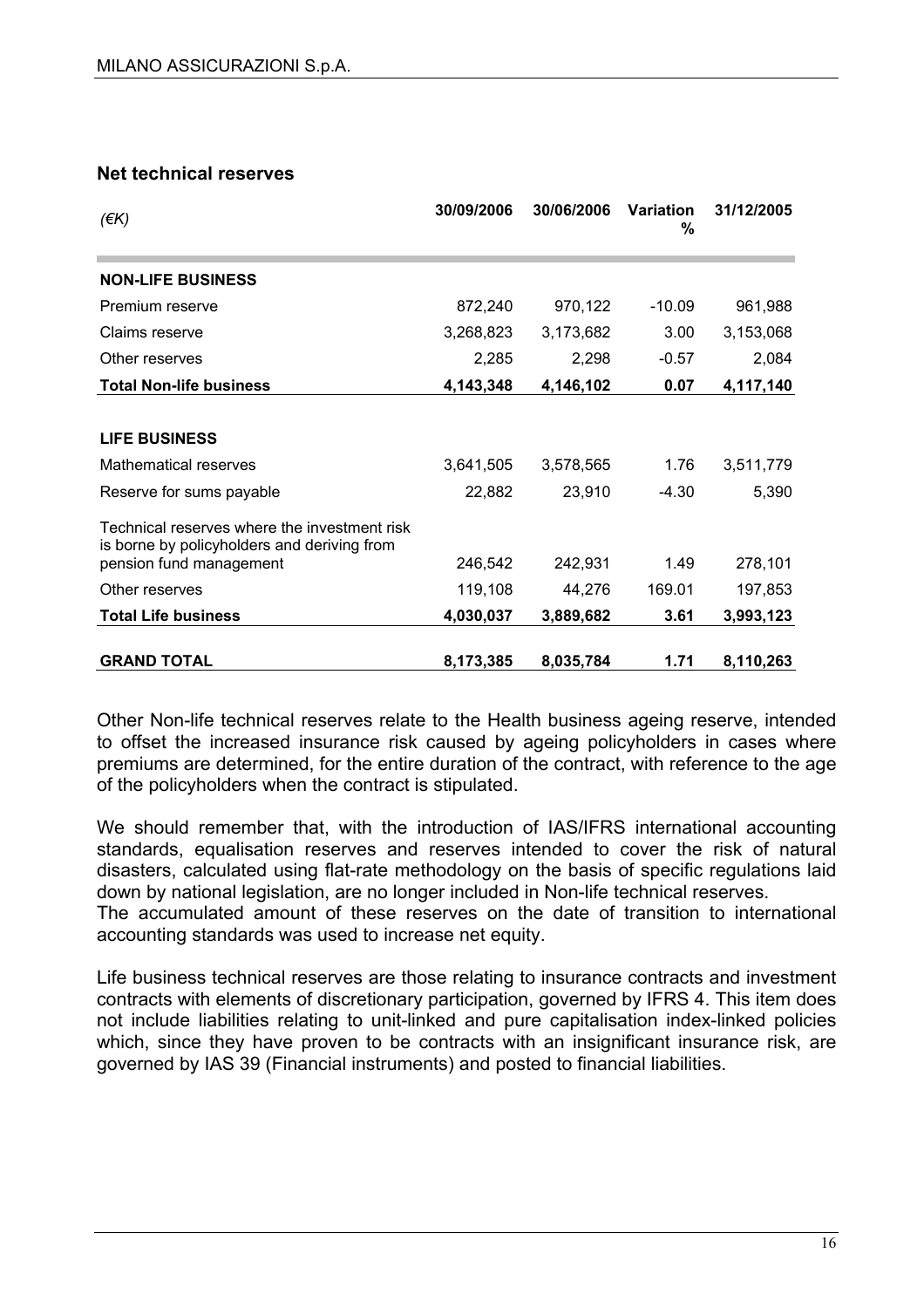#### **Financial liabilities**

| $(\epsilon K)$                                                           | 30/09/2006 | 30/06/2006 | Variation<br>% | 31/12/2005 |
|--------------------------------------------------------------------------|------------|------------|----------------|------------|
| Financial liabilities at fair value recognised<br>through profit or loss | 99.787     | 93,098     | 7.18           | 84,488     |
| Other financial liabilities                                              | 314,463    | 161.037    | 95.27          | 159,943    |
| <b>TOTAL</b>                                                             | 414.250    | 254.135    | 63.00          | 244.431    |

Liabilities at fair value recognised through profit or loss include  $\epsilon$  18,815K of financial liabilities held for trading and  $\epsilon$  80,972 of financial liabilities designated in this category, relating to unit-linked and pure capitalisation index-linked policies which, not having a significant insurance risk, on the basis of what is laid down by IFRS 4, are treated using the deposit accounting method.

Other financial liabilities include, in the main,  $\epsilon$  158,162K of deposits withheld from reinsurers in application of contractual clauses laid down by related treaties as well as a subordinated loan of € 150,000K given to Milano Assicurazioni on 14 July 2006, as part of a loan contract originally signed by the parent company Fondiaria-Sai and Mediobanca.

In this regard, we should remember that in June, a subordinated loan contract was signed by the parent company Fondiaria-Sai and Mediobanca for a total of € 300m, to which, as one of the options given by said contract, Milano Assicurazioni subscribed for half of the total amount i.e. € 150m. The transaction was approved by ISVAP in advance.

The loan specified a 6-month Euribor interest rate + 180 basis points and is repayable in five equal annual instalments as of the 16th anniversary of the disbursement date. There is, in addition, an early repayment, or partial repayment, option, from the date falling on the expiry of the 10th year since the disbursement date and subject to prior authorisation from ISVAP. The loan will be used in its entirety to further improve the available solvency margin, given current regulations on the issue, which permit the use of loans of this type up to 25% of the lower of the available margin and the required solvency margin.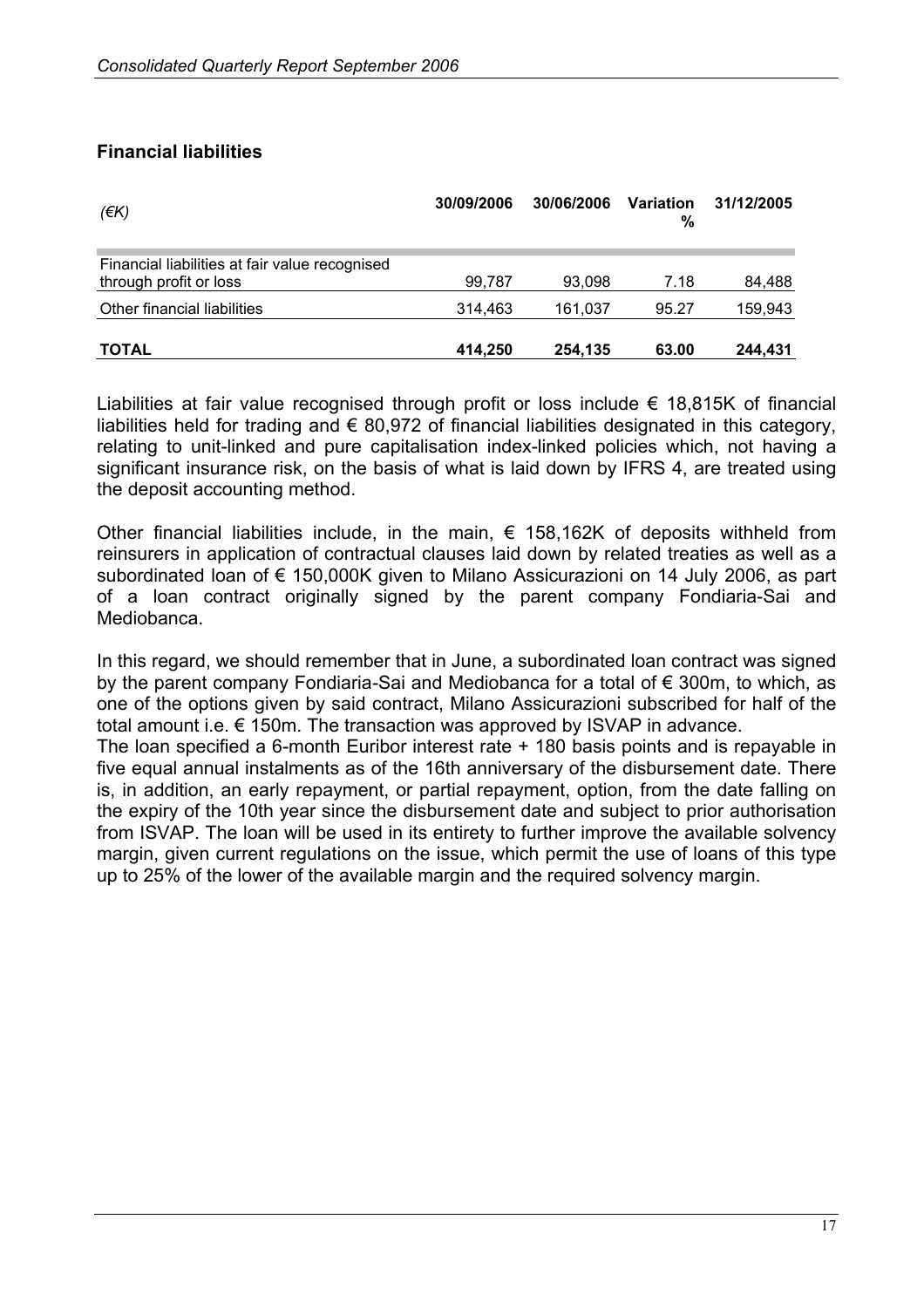# **Net Equity**

The group's net equity as at 30 September 2006 amounted to  $\epsilon$  1,865,377K and rose by € 120,653K from 30 June 2006, mainly due to the quarterly profit (€ 61,949K) and the increase in the reserve relating to financial assets available for sale ( $\epsilon$  60,723K).

A breakdown is given below:

| $(\epsilon K)$                                   | 30/09/2006 | 30/06/2006 | Variation<br>% | 31/12/2005 |
|--------------------------------------------------|------------|------------|----------------|------------|
| <b>Group net equity</b>                          | 1,865,377  | 1,744,724  | 6.92           | 1,717,584  |
| Capital                                          | 242,981    | 242,975    | 0,00           | 238,575    |
| Other equity instruments                         |            |            | 0,00           |            |
| Capital reserves                                 | 359,981    | 359,980    | 0,00           | 325,145    |
| Profit and other equity reserves                 | 838,501    | 836,831    | 0,20           | 684,889    |
| Own shares                                       | $-4,559$   | $-1,325$   | 244.08         | -374       |
| Reserve for net exchange differences             |            |            |                |            |
| Profits or losses on financial assets            |            |            |                |            |
| available for sale                               | 232,745    | 172,022    | 35.30          | 191,125    |
| Other profits or losses recognised direct to     |            |            |                |            |
| equity                                           | $-4,416$   | $-3,955$   | 11.66          | $-5,298$   |
| Group profit (loss) for the financial year       | 200,145    | 138,196    | 44.83          | 283,522    |
| Minorities' net equity                           | 3,637      | 3,615      | 0.61           | 3,587      |
| Minorities' share of capital and reserves        | 3,570      | 3,570      | 0.00           | 3,391      |
| Profits and losses recognised direct to          |            |            |                |            |
| equity                                           | 3          | -2         | $-250.00$      | 17         |
| Minorities' profit (loss) for the financial year | 64         | 47         | 36.17          | 179        |
| <b>TOTAL</b>                                     | 1,869,014  | 1,748,339  | 6.90           | 1,721,171  |

The Capital Reserves item includes the share issue premium reserve, formed upon the occasion of capital increases.

The Profit and other equity reserves item includes the reserve deriving from the first-time application of IAS/IFRS standards ( $\in$  39,705K in the red), the consolidation reserve ( $\in$ 15,498K) and other equity reserves amounting to € 862,708K. This last item includes, in particular, € 638K set aside, in line with what is required by IFRS 2 (Share-based payments) for Stock Options on parent company Fondiaria-Sai savings shares allocated to Milano Assicurazioni employees and executive directors.

The amount posted represents the relevant share, as at 30 September, of the overall value of the options allocated, valued at around  $\epsilon$  7.9m, as described in more detail later on in this report.

Profits or losses on financial assets available for sale derive from the adjustment to fair value of financial instruments classified in this category, net of related deferred taxes and the part attributable to policyholders as a consequence of the application of so-called Shadow Accounting, referred to in paragraph 30 of IFRS 4, allocated to increase other life business technical reserves.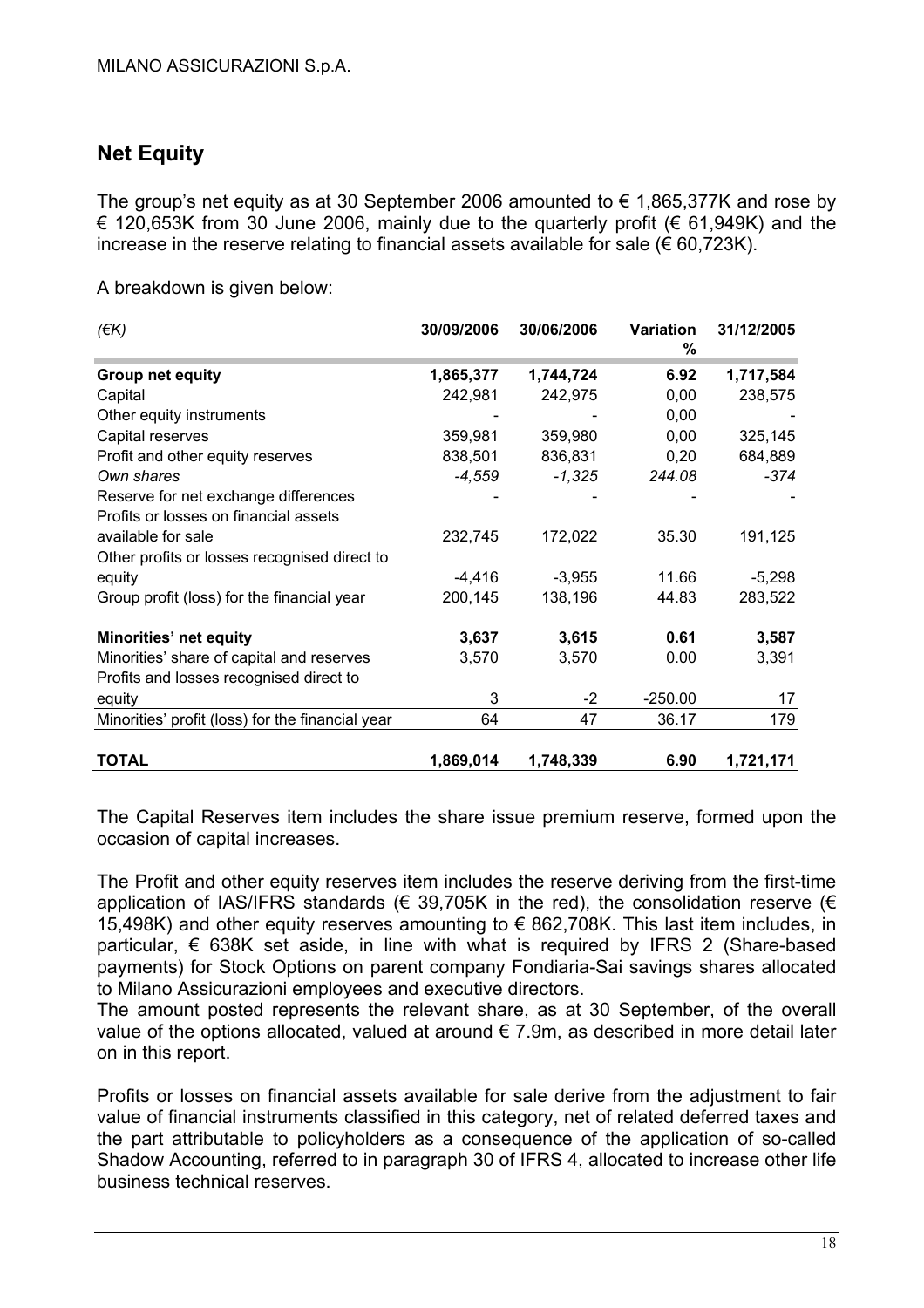We should remember that, with use of the shadow accounting method, an opportune correlation is created between the value of Life technical reserves and the value, determined with IAS/IFRS standards, of assets entered under segregated accounts.

Securities entered under Life business segregated accounts do, in fact, come under the available for sale category or the financial instruments valued at fair value through profit or loss category and, as such, were valued at fair value, recognising in the net equity or the result for the period, the difference between the fair and book value.

In addition, as we know, the return on securities entered under segregated accounts determines the return to be retroceded to policyholders and, therefore, influences the amount of Life technical reserves.

Provision has, therefore, been made to restate the mathematical reserve amount for contracts entered under segregated accounts in line with the valuation of related assets, posting the difference compared with the reserve amount calculated in accordance with Italian accounting principles to net equity or to the profit and loss account for the period. In the main, the difference in these contracts' Life technical reserves compared with Italian accounting principles, represents the policyholders' share of the latent capital gains on securities entered under segregated accounts which, on the basis of contractual clauses and current regulations, will be paid to policyholders only if, and when, the capital gains are realised with the disposal of the related assets but which are, in this context, clearly shown in so far as the latent capital gains for said securities, as has already been said, have been recognised in the net equity or in the result for the period.

Other profits and losses recognised direct to equity include actuarial profits and losses emerging in the calculation of staff-leaving indemnity, in application of what is laid down by IAS 19 (Employee benefits).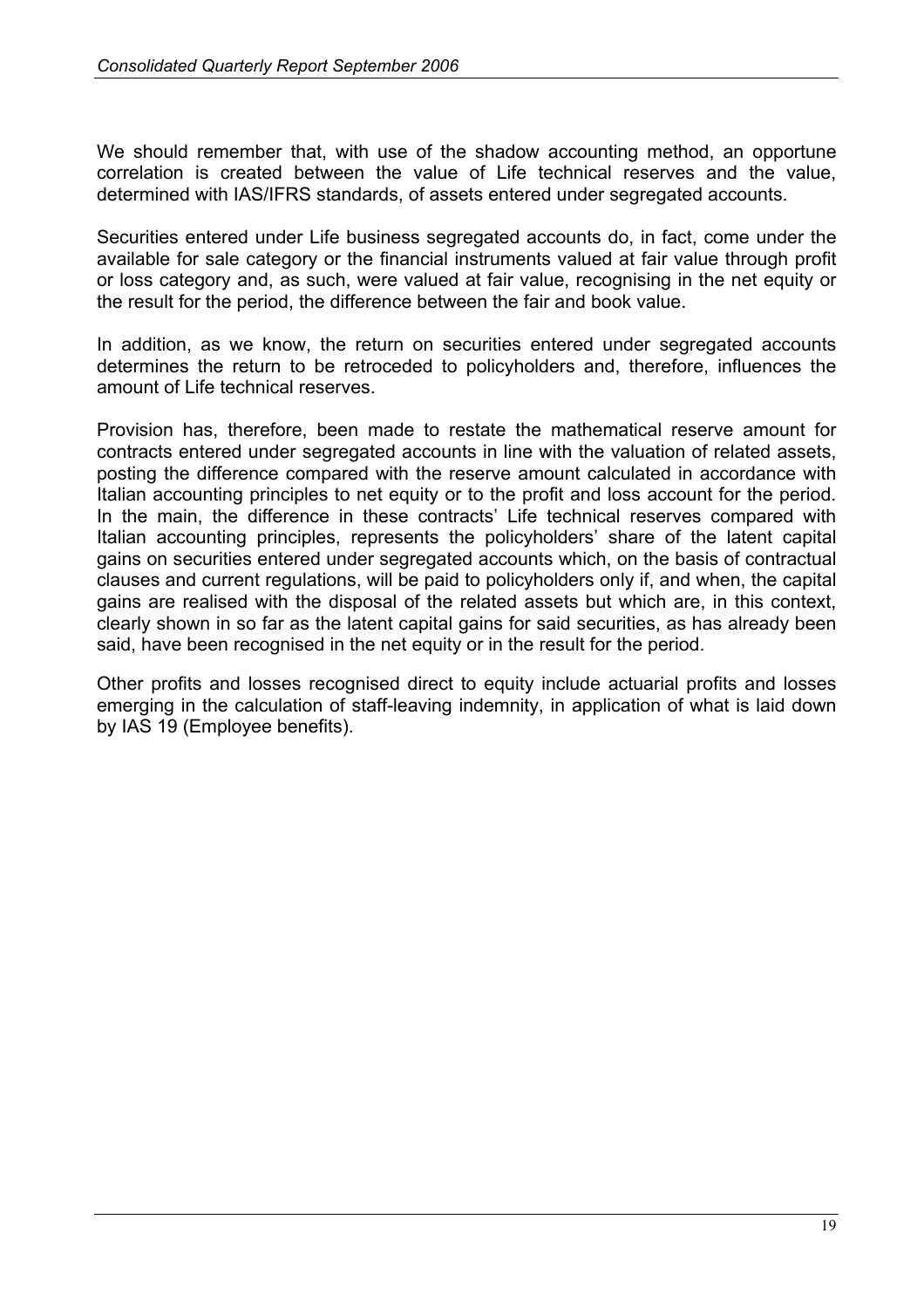# **Management Trends and Comments**

#### **Non-life insurance sector**

Premium income as at 30 September totalled  $\epsilon$  2,026,106K, up 1.81% on the first nine months of 2005, which recorded income amounting to € 1,990,082K.

Direct business premium income amounted to  $\epsilon$  2,007,168K (+1.16%), including  $\epsilon$ 1,500,382K for Motor business (+ 0.2% compared with 30 September 2005) and  $\epsilon$ 506,786K for other types of business, where a 4.3% rise was achieved. The increase in Motor business was influenced by scheduled initiatives to reorganise geographical areas and tariff sectors demonstrating an unsatisfactory technical performance and, in particular, to downsize the fleet portfolio.

A breakdown of direct business premiums by class is given below:

| (EK)                                                                | 3rd<br>quarter<br>2006 | 3rd<br>quarter<br>2005 | <b>Variation</b><br>% | Jan.-Sept.<br>2006 | Jan.-Sept.<br>2005 | Variation<br>% |
|---------------------------------------------------------------------|------------------------|------------------------|-----------------------|--------------------|--------------------|----------------|
| Accident and health                                                 | 45,071                 | 44,402                 | 1.51                  | 159,739            | 153,757            | 3.89           |
| <b>Land Vehicle TPL</b><br>Motor insurance other                    | 387,846                | 398,720                | $-2.73$               | 1,303,896          | 1,299,078          | 0.37           |
| classes                                                             | 54,147                 | 60,183                 | $-10.03$              | 196,486            | 199,048            | $-1.29$        |
| Marine, aviation and<br>goods in transit<br>Fire and Other Property | 2,865                  | 2,233                  | 28.30                 | 10,276             | 9,230              | 11.33          |
| Damage                                                              | 49,855                 | 50,107                 | $-0.50$               | 178,580            | 170,131            | 4.97           |
| <b>General TPL</b>                                                  | 29,023                 | 28,499                 | 1.84                  | 121,976            | 116,264            | 4.91           |
| <b>Credit and Bonds</b>                                             | 5,384                  | 5,019                  | 7.27                  | 17,413             | 17,930             | $-2.88$        |
| Sundry pecuniary losses                                             | 1,545                  | 1,548                  | $-0.19$               | 4,941              | 4,872              | 1.42           |
| Legal protection                                                    | 1,274                  | 1,246                  | 2.25                  | 4,420              | 4,260              | 3.76           |
| Assistance                                                          | 2,925                  | 2,769                  | 5.63                  | 9,441              | 9,619              | $-1.85$        |
| TOTAL                                                               | 579,935                | 594,726                | $-2.49$               | 2,007,168          | 1,984,189          | 1.16           |

In the 3rd quarter of the year 184,500 claims were filed compared with 193,063 claims filed in the 3rd quarter of 2005 (- 4.4%). 575,627 claims were filed in the first nine months of the year, compared with 565,260 filed as at 30 September 2005 (+1.8%). Solely with regard to Motor TPL business, 324,485 claims had been filed as at 30 September, practically unchanged from the first nine months of the previous year.

In the 3rd quarter of 2006 alone, 98,198 claims were filed, down 5.3% on the same period of 2005.

This confirms the improving trend already observed some months ago as well as the benefit of initiatives aimed at reorganising and, more especially, downsizing the fleet portfolio.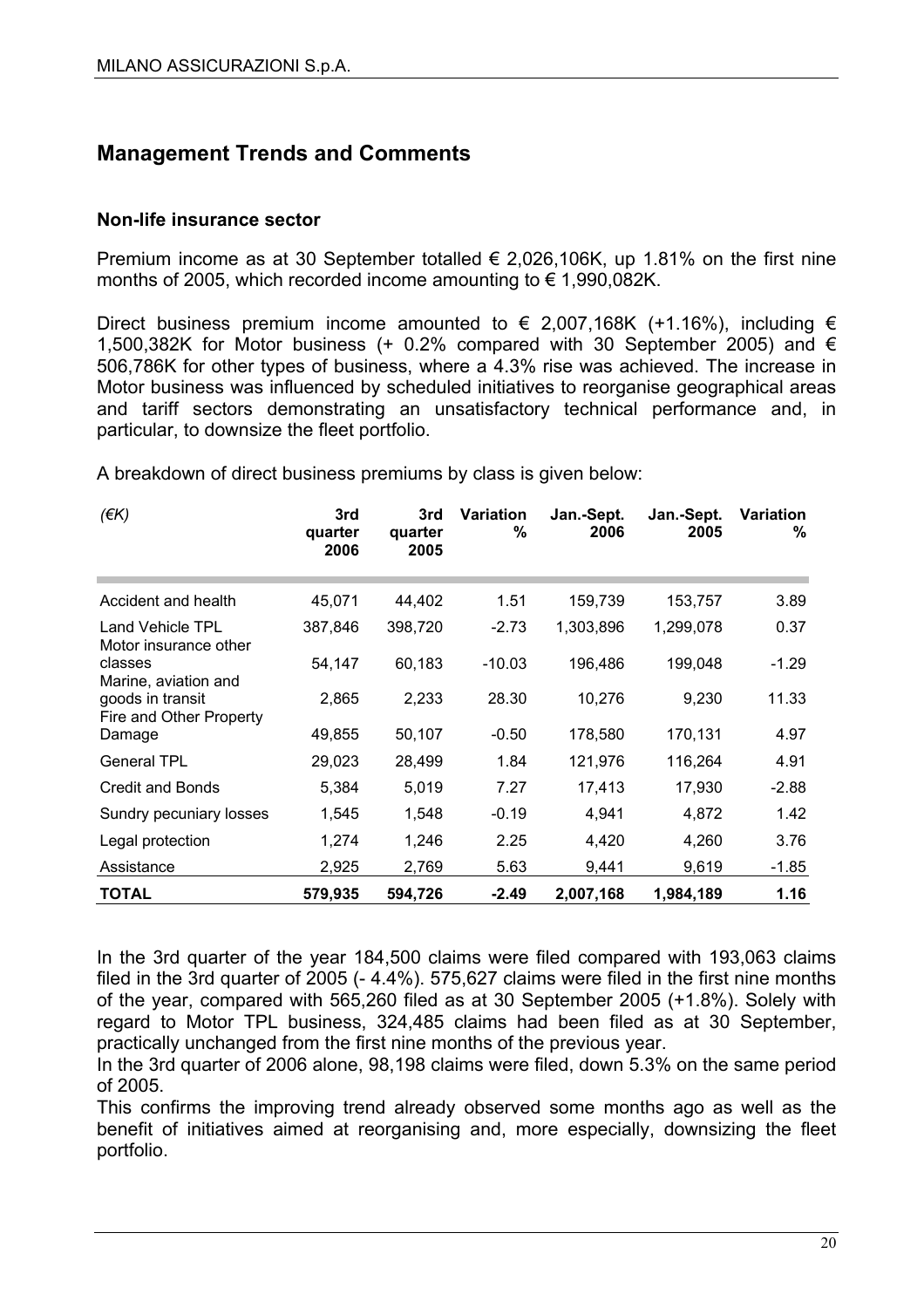Claims paid as at 30 September 2006, gross of outward reinsurance, amounted to  $\epsilon$ 1,376,704K, compared with € 1,314,250K for the corresponding period the previous year  $(+ 4.8\%)$ .

A breakdown by class of the number of claims filed and the amount of claims, net of settlement costs, paid for Italian direct business, is given below:

|                                          | <b>Claims filed</b><br>(Number) |            |         | <b>Claims paid</b><br>$($ €K) |           |        |  |  |
|------------------------------------------|---------------------------------|------------|---------|-------------------------------|-----------|--------|--|--|
|                                          | 30/09/2006                      | 30/09/2005 |         | Var. % 30/09/2006 30/09/2005  |           | Var. % |  |  |
|                                          |                                 |            |         |                               |           |        |  |  |
| Accident and health                      | 54,214                          | 51,661     | 4.9     | 78,996                        | 72,928    | 8.3    |  |  |
| Land Vehicle TPL                         | 324,485                         | 324,549    | 0.0     | 989,750                       | 966,440   | 2.4    |  |  |
| Motor insurance other<br>classes         | 73,614                          | 70,001     | 5.2     | 88,307                        | 82,310    | 7.3    |  |  |
| Marine, aviation and goods in<br>transit | 556                             | 676        | $-17.8$ | 3,463                         | 2,770     | 25.0   |  |  |
| Fire and Other Property<br>Damage        | 60,132                          | 59,654     | 0.8     | 106,131                       | 94,755    | 12.0   |  |  |
| <b>General TPL</b>                       | 32,527                          | 31,061     | 4.7     | 89,319                        | 80,667    | 10.7   |  |  |
| <b>Credit and Bonds</b>                  | 429                             | 350        | 22.6    | 15,341                        | 11,021    | 39.2   |  |  |
| Sundry pecuniary losses                  | 812                             | 146        | 456.2   | 1,111                         | 401       | 177.0  |  |  |
| Legal protection                         | 550                             | 1,019      | $-46.0$ | 374                           | 407       | $-8.0$ |  |  |
| Assistance                               | 28,308                          | 26,143     | 8.3     | 3,912                         | 2,551     | 53.4   |  |  |
| <b>TOTAL</b>                             | 575,627                         | 565,260    | 1.8     | 1,376,704                     | 1,314,250 | 4.8    |  |  |

#### **Reinsurance**

Non-life business premiums ceded, as at 30 September 2006, amounted to € 64,892K compared with €40,905K for the corresponding period the previous year. The rise was mainly due to the new non-proportional treaty to protect Motor TPL business, characterised by a lower cover intervention threshold.

Risks ceded in the Non-life business class were placed with leading international operators by the affiliated company The Lawrence Re Ireland Ltd. Treaties underwritten give priority to non-proportional cessions for Fire, Theft, Accident, General TPL, Motor TPL and Land Vehicle classes. Proportional cession treaties with a non-proportional structure have been maintained to protect against the risk retained in Bond and Credit classes as well as for Aviation risks.

For Technological Risks, a proportional and excess of loss reinsurance structure was continued with non-proportional protection combined with Fire and Land Vehicle classes. Assistance was proportionally reinsured with Pronto Assistance whilst Hail risks are covered by a stop-loss treaty.

Proportional cover with the affiliate SIAT started this year for Transport, Goods and Marine classes.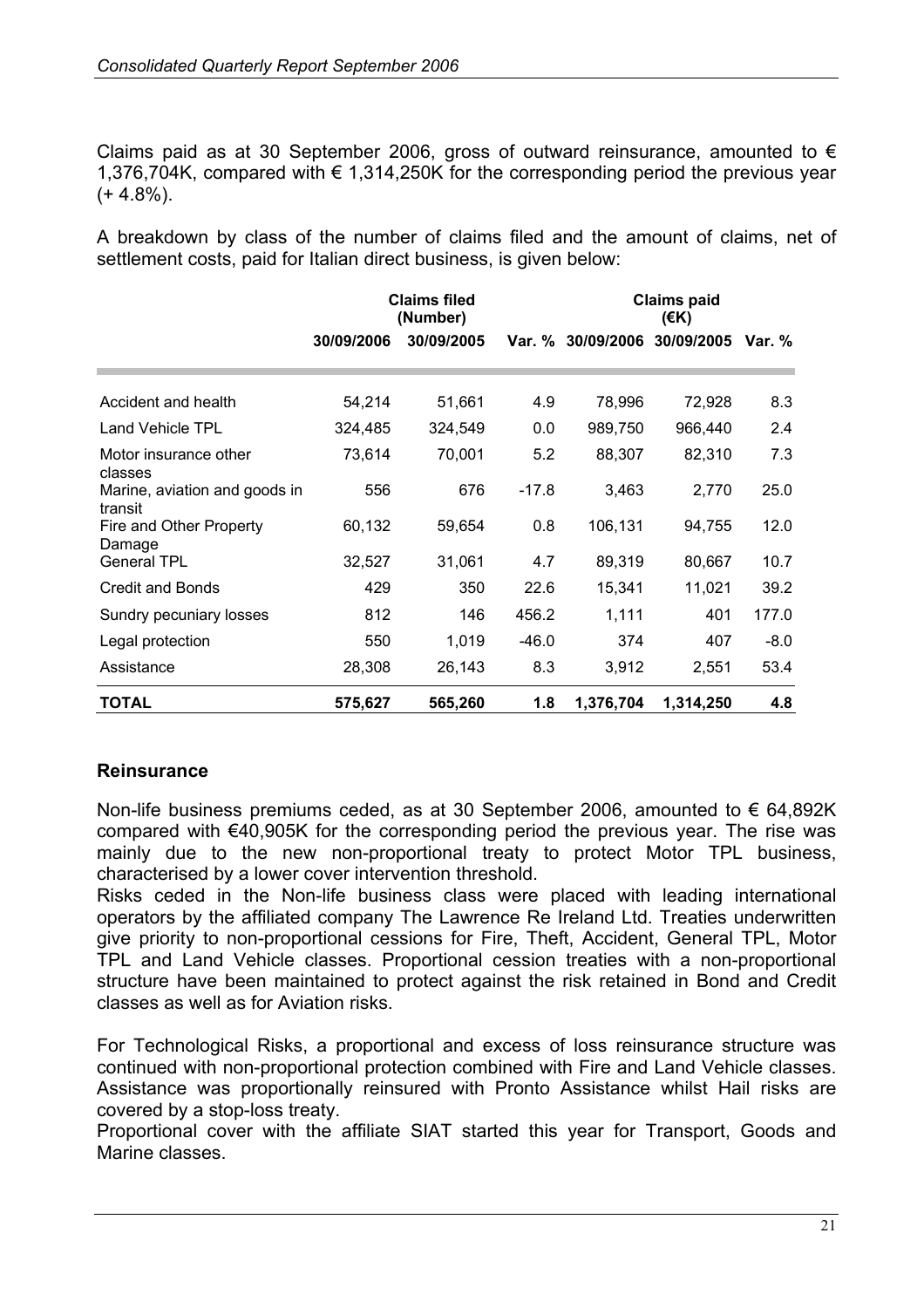#### **Subsidiaries**

Essential data for the first three quarters of 2006 for subsidiaries operating in the Non-life insurance sector, is given in the table below:

| (EK)                         | gross<br>premiums | Var. %   | result | net equity not<br>inc. current<br>year result |
|------------------------------|-------------------|----------|--------|-----------------------------------------------|
| Dialogo Assicurazioni S.p.A. | 9.877             | $-33.43$ | 514    | 7,681                                         |
| Dialogo Assicurazioni S.p.A. | 8,689             | $-12.67$ | 1,652  | 9,738                                         |
| Novara Assicura S.p.A.       | 933               | n.s.     | -536   | 15,191                                        |

**DIALOGO ASSICURAZIONI S.p.A. – Milan** (direct shareholding 99.85%)

The Company is mainly active in motor product placement over the telephone and via the Internet.

As provided for by the Fondiaria-Sai Group 2006-2008 Industrial Plan, in June 2006, the Company launched a new advertising campaign aimed at portfolio growth, the effects of which cannot, however, yet be seen on the period in question.

Gross premium income posted to the accounts as at 30 September 2006 amounted, in fact, to  $\epsilon$  9,877K, compared with  $\epsilon$  14,836K for the corresponding period the previous year (-33.4%).

Despite the reduction in premium income, the technical performance was better than 30 September 2005, due also to the drop in charges for claims resulting from a more favourable trend in claims filed.

In total, the Company recorded a profit, as at 30 September 2006, of € 514K compared with a profit of €468K in September 2005.

### **SYSTEMA Compagnia di Assicurazioni S.p.A. – Milan (direct shareholding 100%)**

The company operates within the Non-life sector via the marketing of standardised products distributed through partner banks, with which specific agreements have been concluded.

Gross premium income posted to the accounts as at 30 September 2006 amounted to  $\epsilon$ 8,689K compared with € 9,950K as at 30 September 2005 (-12.7%).

The technical account for the first nine months of 2006 continues to be positive and has improved since September 2005, despite the reduction in income posted to the accounts, due to the fall in claims-related charges caused by the drop in the number of claims filed and the positive trend in claims from previous years, already posted to the reserves.

As at 30 September 2006, the Company recorded a profit of  $\epsilon$  1,652K, a sharp upturn compared to the profit of  $\epsilon$  712K recorded for the corresponding period the previous year.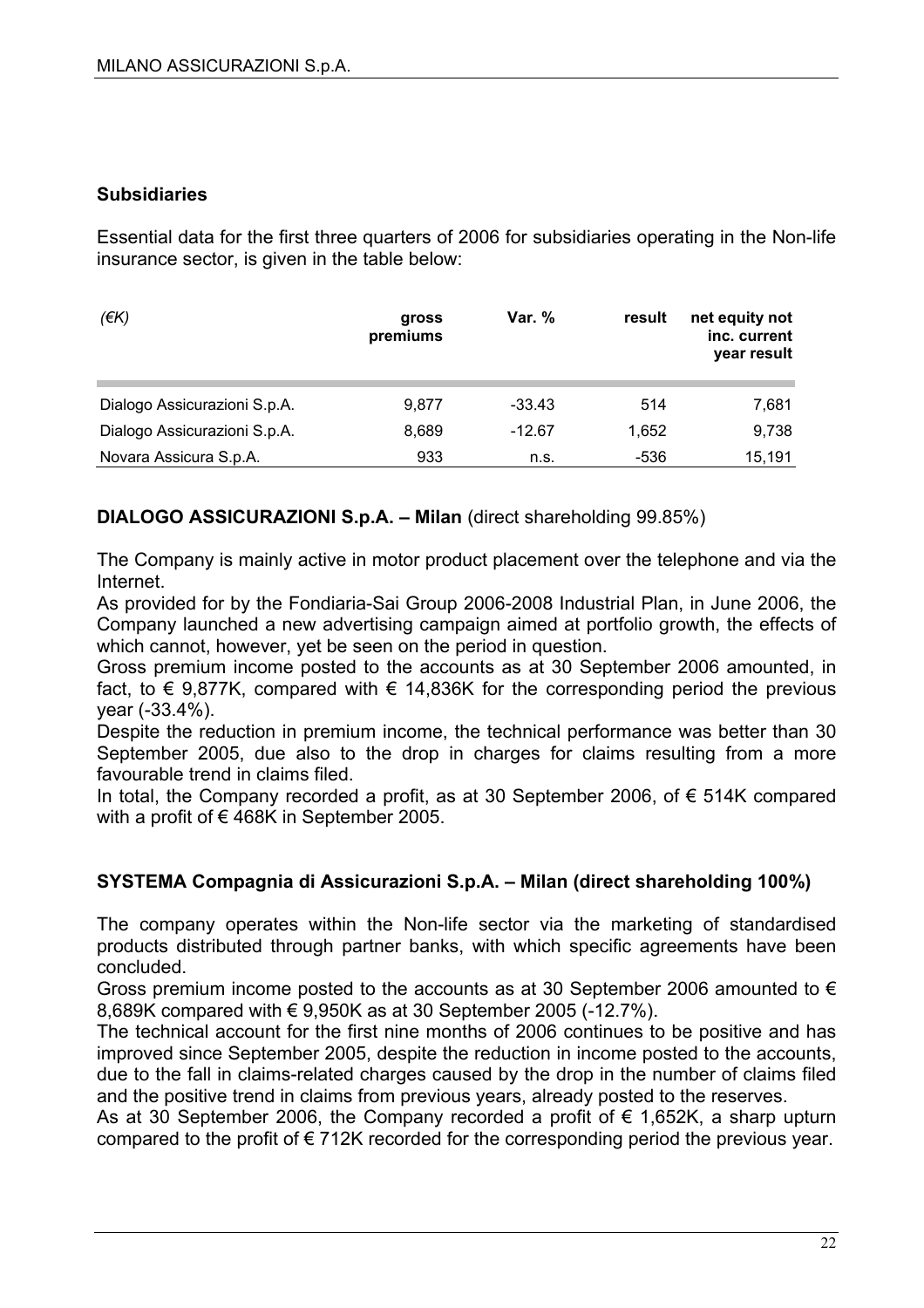#### **NOVARA ASSICURA S.p.A. – Novara (direct shareholding 100%)**

On 9 November 2005, the Company was authorised by ISVAP to conduct business in a number of Non-life classes, including Motor TPL. This is a means of implementing the Non-life bancassurance sector partnership with the Banco Popolare di Verona e Novara to which, on the basis of existing agreements, 50% of the share capital will be transferred.

In fact, the company places its own insurance products over the counter at branches of the Banca Popolare di Novara, a subsdiary of the Banco Popolare di Verona e Novara. Premium collection commenced in January and has produced premium income amounting to € 933K, including € 798K for motor business. The profit and loss account as at 30 September was still impacted by set-up costs which were not offset by a sufficient volume of business and closed with a loss of € 536K.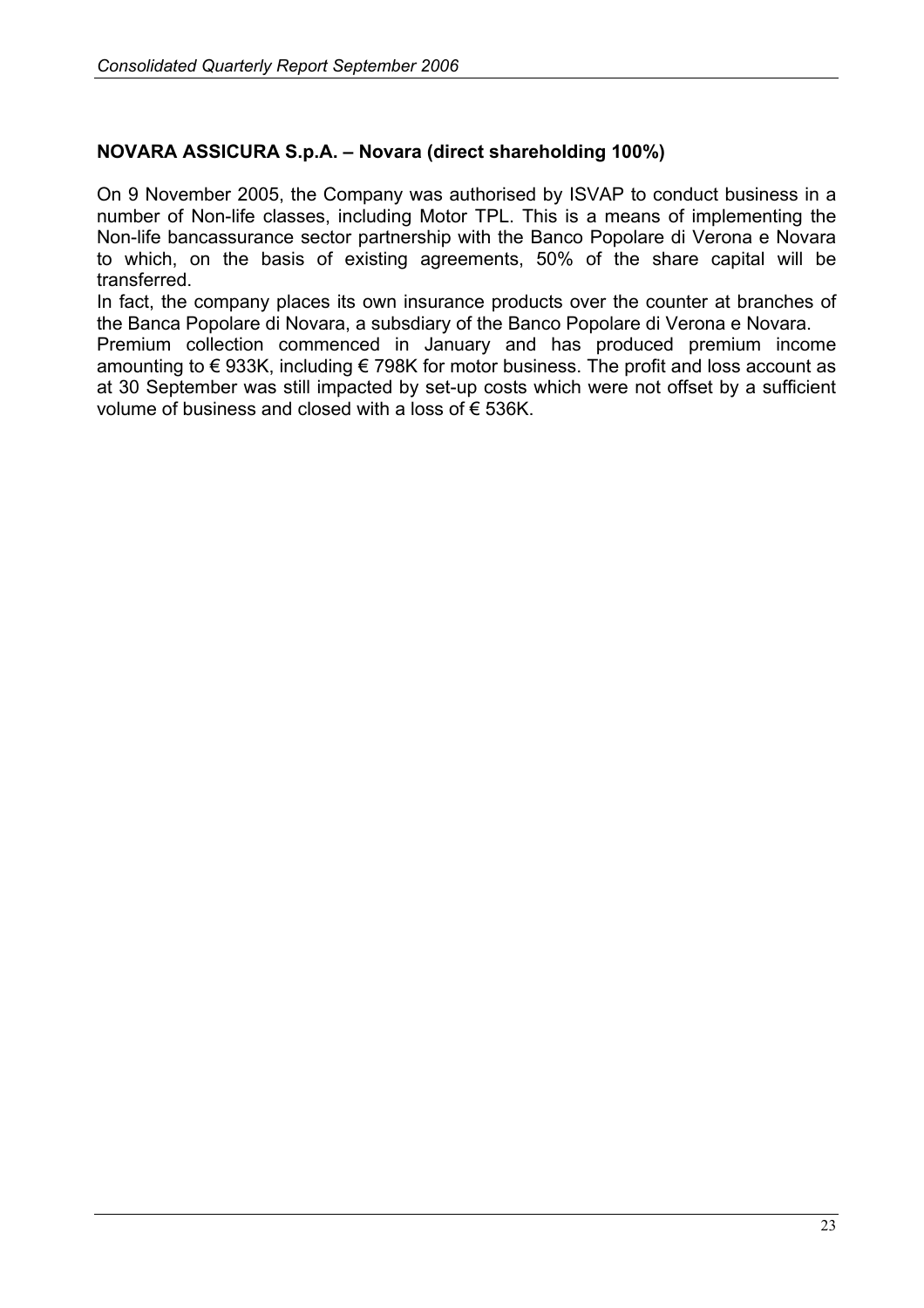#### **Life insurance sector**

Direct business premium income up to 30 September totalled  $\epsilon$  412,950K compared to  $\epsilon$ 408,410K for the corresponding period the previous year (+1.11%).

Traditional-style products recorded an increase of 12.77%, also following sales campaigns aimed at stimulating the distribution of products with a predominantly insurance-related content, whilst issues of market index-linked products for which no specific sales initiatives were launched over the period in question, were quite insignificant. Income relating to capitalisation products remained high, although at levels slightly below those recorded for the same period the previous year (-3.2%).

The trend in premium income was consistent with the aim of prioritising traditional-type products which offer higher profit margins and, via client loyalty, add value to the portfolio in the long term.

A breakdown of direct business premiums by class is given below:

| $($ $\notin$ K $)$ |                     | 3rd<br>quarter<br>2006 | 3rd<br>quarter<br>2005 | <b>Variation</b><br>%    | Sept.<br>2006 | Jan.- Jan.-Sept.<br>2005 | <b>Variation</b><br>$\%$ |
|--------------------|---------------------|------------------------|------------------------|--------------------------|---------------|--------------------------|--------------------------|
| $\blacksquare$     | Whole of life       |                        |                        |                          |               |                          |                          |
|                    | insurance           | 64,558                 | 59,256                 | 8.95                     | 225,260       | 199,752                  | 12.77                    |
| $III -$            | Insurance linked to |                        |                        |                          |               |                          |                          |
|                    | market indices      | 27                     | 215                    | $-87.44$                 | 357           | 15,119                   | $-97.64$                 |
| $IV -$             | Health insurance    | 12                     | 12                     | $\overline{\phantom{a}}$ | 47            | 60                       | $-21.67$                 |
| V                  | Capitalisation      |                        |                        |                          |               |                          |                          |
|                    | operations          | 58,719                 | 70.916                 | -17.20                   | 187.286       | 193.479                  | $-3.20$                  |
|                    |                     |                        |                        |                          |               |                          |                          |
| <b>TOTAL</b>       |                     | 123,316                | 130,399                | $-5.43$                  | 412.950       | 408,410                  | 1,11                     |

Gross sums paid amounted to  $\epsilon$  366,089K ( $\epsilon$  298,605K as at 30 September 2005), up by 22.6%.

Purely for information purposes, premium income for new products, determined in line with Supervisory Authority requirements, is given below:

| $(\epsilon K)$ | 30/09/2006 | 30/09/2005 | <b>Variation %</b> |  |
|----------------|------------|------------|--------------------|--|
| Class I        | 105,082    | 71,116     | $+47.8$            |  |
| Class III      | 139        | 16,408     | $-99.2$            |  |
| Class V        | 155,771    | 163,397    | $-4.7$             |  |
| <b>TOTAL</b>   | 260,992    | 250,921    | $+4.0$             |  |

As with the first part of 2006, again in the 3rd quarter, the production of life premiums in the individual policies sector was mainly focused on products linked to Segregated Accounts, characterised by guaranteed minimum return and investment protection. Scrupulous protection of capital upon maturity also continued.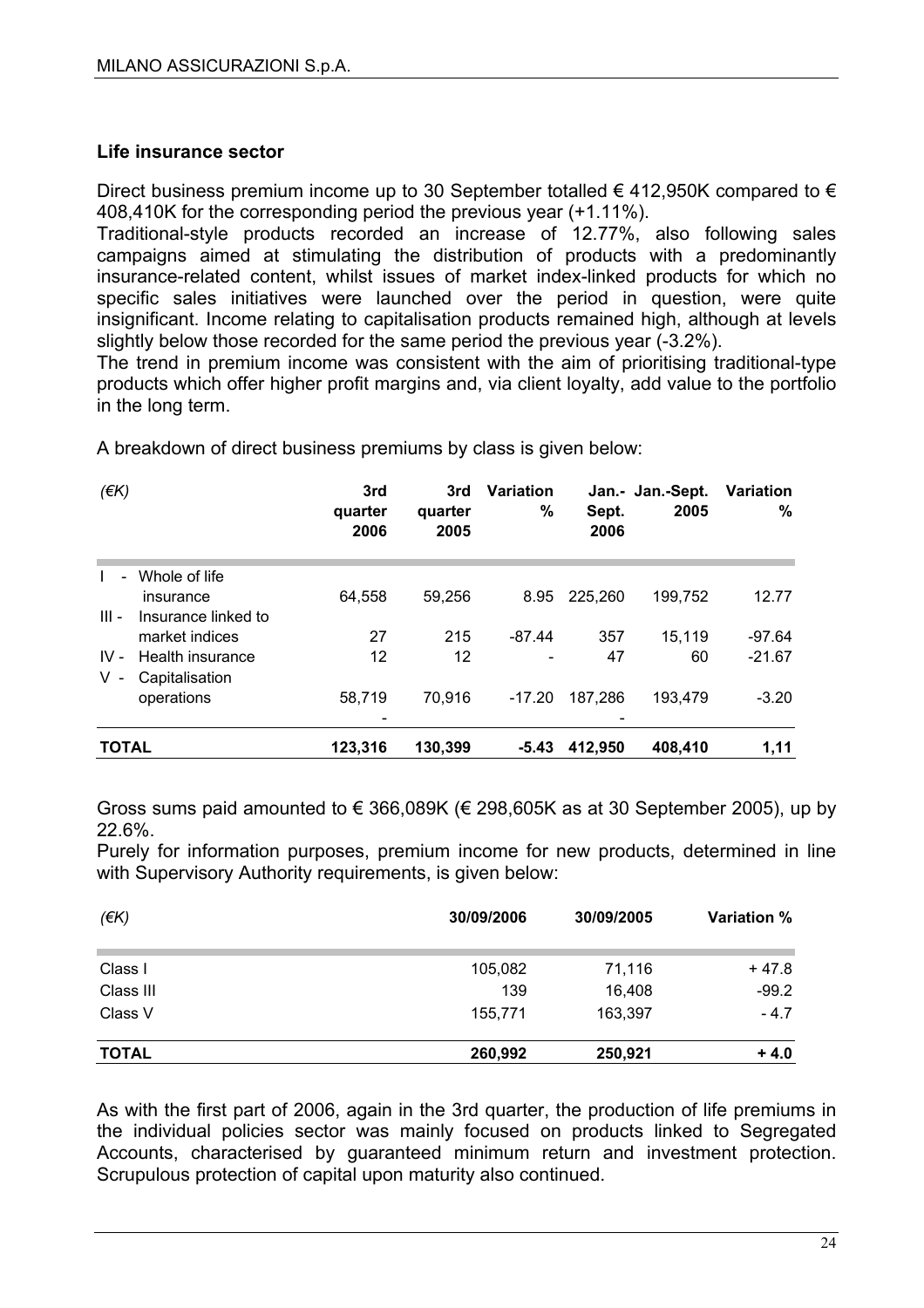The new Index-Linked product known as *Emerging Countries* was also developed in September. This will be marketed in the  $4<sup>th</sup>$  quarter of 2006 and will make it possible for subscribers to take advantage of the stock market growth potential of 5 major emerging countries i.e. Russia, India, China and Brazil.

With regard to the collective policy segment, the third quarter also confirmed the strong demand for capitalisation products coming from institutional clients (Credit Institutions, Financial Companies, Cooperatives) with resultant high volumes of premium income with the 'Conto Aperto Corporate' product.

Following uncertainties in respect of the reference economic scenario, the growing interest of existing clients in early redemptions, aimed at alternative investments, should be also be noted.

The 3rd quarter also confirmed the positive trend in distribution of the new products VALORE TFR and VALORE TFM. We should also mention the well-founded concern about the long-term prospects of this specific portfolio segment which, in the light of recent events regarding the content of supplementary pension reforms, may require strategies aimed not only at protecting the segment itself but also at its partial differentiation, by means of the use of collateral instruments or replacements for existing **instruments** 

#### **Alliance and cooperation project with Banca Popolare di Milano in the Bancassurance sector**

On 14 June 2006, Banca Popolare di Milano (BPM) and Milano Assicurazioni drew up an agreement to grow, jointly and exclusively, the BPM Group's bancassurance business in the Life business segment and this was signed on 21 December 2005.

This agreement provides for the implementation of a wider industrial alliance and cooperation project with BPM in the bancassurance sector, to be implemented, not only in the Life business segment, but also in the Non-life segment and in banking and financial services.

In accordance with this agreement, Milano initially purchased from BPM and from the subsidiary Banca di Legnano, a 46% shareholding in Bipiemme Vita S.p.A. with the option of transferring control of the latter from the BPM Group to Milano itself, by means of the sale of a further two shareholdings, of 4% and 1% respectively, on two later dates, by 31 December 2006 and 30 June 2007 respectively, by exercising put and call options, in two tranches, which the parties mutually agreed under specific terms.

BPM and Milano also signed a shareholders' agreement containing Bipiemme Vita's rules of corporate governance, as well as industrial aspects of the partnership, specifying that said Bipiemme Vita should continue to have access to BPM Group distribution networks for a period of 5 years from the closing date, with the option to renew upon expiry for a further 5 years by mutual agreement between the parties.

The purchase price for the 46% shareholding in Bipiemme Vita, initially agreed at  $\epsilon$ 94.3m, has been reduced, in accordance with contract of sale forecasts – to  $\epsilon$  90.5m, mainly due to asset variations (distribution of dividends and capital increases) occurring since the date when the agreement was entered into (December 2005).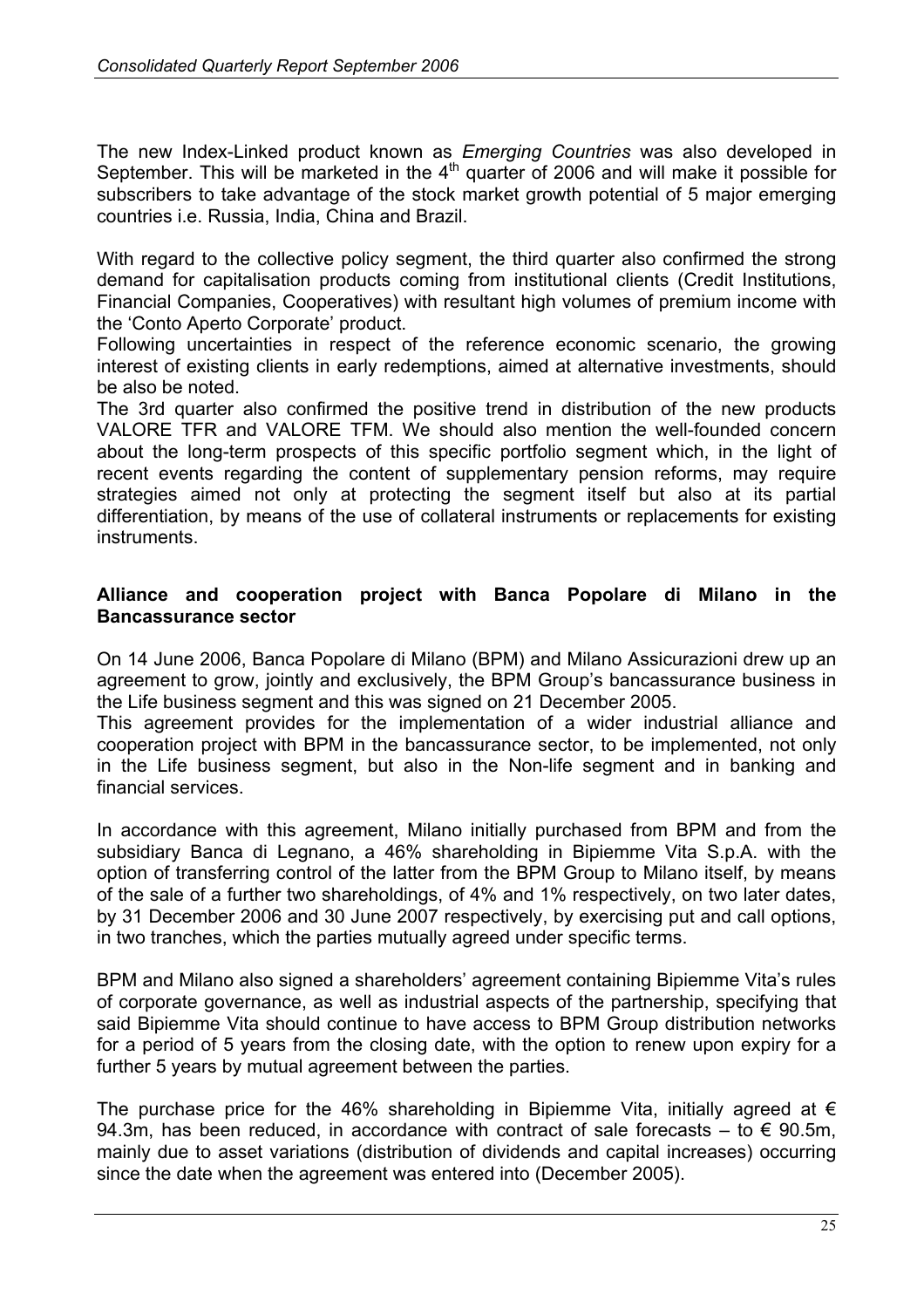The price initially agreed of  $\epsilon$  94.3m was, in fact, supposed to be a provisional price, arrived at on the basis of an "appraisal value" approach, the analysis taking into consideration all the value components relating to life business (e.g. embedded value as at 30 June 2005 and goodwill relating to the new products expected from 1 July 2005), to Non-life business (e.g. TCM and Accident and Health business), as well as to Bipiemme Vita's overheads.

The transaction had received the go-ahead from the Italian competition authority and had been authorised by ISVAP in April 2006.

On 18 October 2006, Milano Assicurazioni exercised the first tranche of the aforementioned call option, purchasing 4% of Bipiemme Vita, thereby increasing its holding to 50%. The purchase price, in accordance with contractual estimates, was fixed at € 7.9m.

The exercising of said option resulted in joint governance of Bipiemme Vita.

Bipiemme Vita is the BPM Group's insurance company and operates via approximately 700 of said Group's branches. The accounts as at 31 December 2005 (compiled in accordance with Italian accounting principles) showed premium income amounting to  $\epsilon$ 632.3m and a net profit of € 23.8m. Net equity amounted to € 67m whilst total technical reserves amounted to  $\epsilon$  3,255.1m. The company closed the first half of 2006 with premium income of  $\epsilon$  319m and a profit of  $\epsilon$  5.2m.

The purchase price for the subsequent 1% shareholding in Bipiemme Vita (as with the price already set for the purchase of the 4% shareholding) was contractually fixed in accordance with the definitive price paid for the 46% re-valued to the date on which the options exercised at the reference rate are settled, net of any dividends distributed and plus any capital increases paid – both pro-rata – from the date of closing to the settlement date of the option strike price.

The call option on the remaining 1% of Bipiemme Vita, with resultant takeover of control and full consolidation by Milano, will be exercisable between March and June 2007. Milano's right to exercise the call option will be subject to approval by a joint committee comprising four members (two per party) called upon to assess the performance and the results of the agreement over time, as well as authorisation from ISVAP.

In the current market, characterised by clients refocusing on traditional insurance products, the partnership will allow Bipiemme Vita to benefit from the technical and commercial know-how of a leading insurance operator, fostering the development of new products and improving penetration in respect of BPM clients, and will allow Milano Assicurazioni to benefit from the BPM Group's expertise in commercial banking.

The agreement will make it possible for the BPM Group to obtain the wider technical/managerial support in insurance services needed in order to pursue, via a product range which responds more effectively to the requirements of its own clients, significant objectives in terms of production volume growth. This support will also be needed in view of the role that banks and insurance companies can play for families and small to medium-sized companies in anticipation of future growth of supplementary welfare benefits.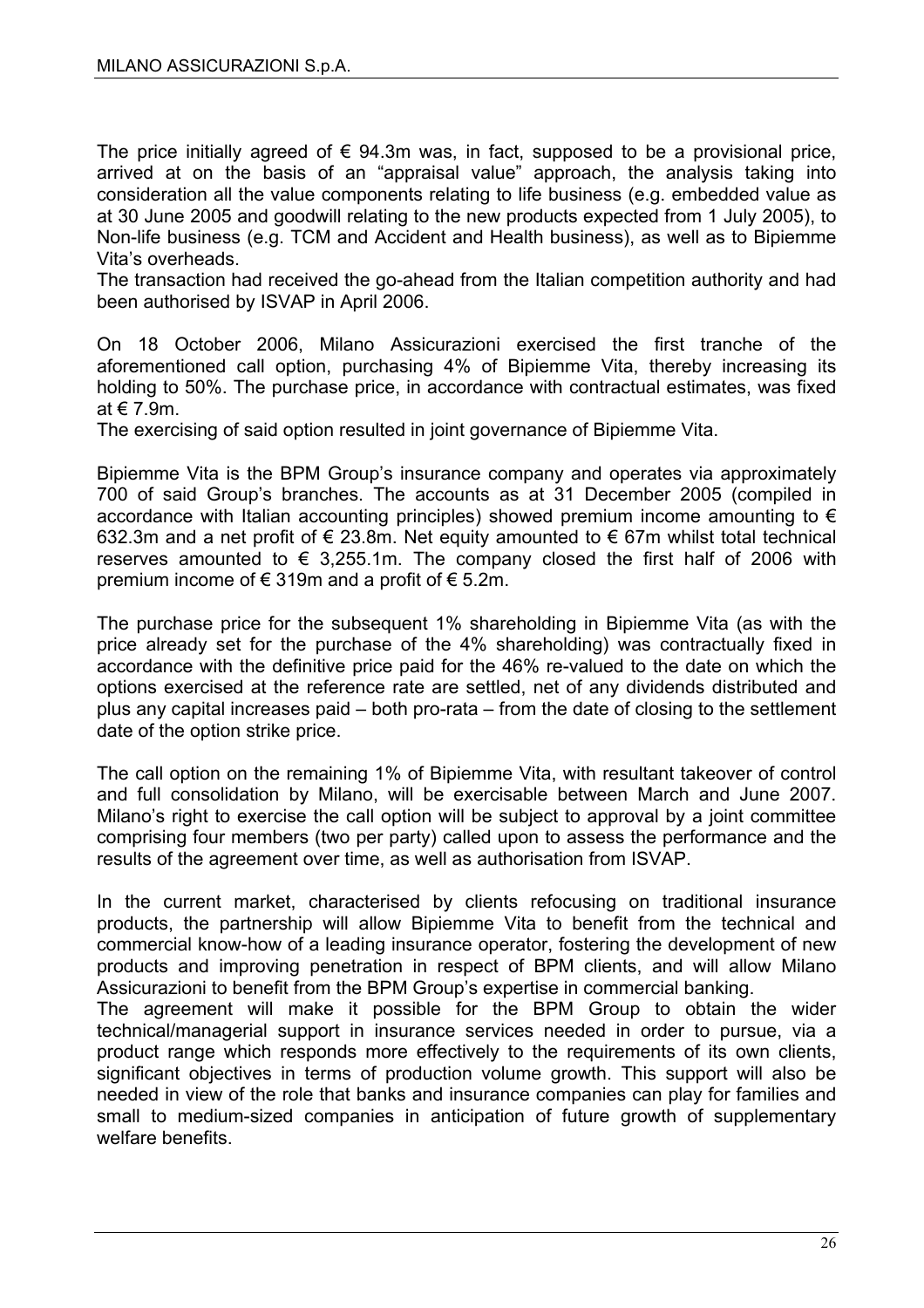The agreement is a further opportunity for the Company and for the Fondiaria-Sai Group to develop the Life sector. From an industrial perspective, the operation is perfectly in line with existing Company and Fondiaria-Sai Group bancassurance agreements which will continue to be strategic elements of the growth policies adopted by both the Company and the Group.

#### **Reinsurance**

In life business classes the reinsurance structure was unchanged from the previous financial year, with proportional cover and catastrophe cover in excess of loss.

On 30 September 2006, premiums ceded amounted to  $\epsilon$  7,686K, compared with  $\epsilon$ 7,305K for the corresponding period the previous year.

#### **Subsidiaries**

In addition to Milano Assicurazioni, the subsidiary Fondiprev also operates in the life insurance sector. Here is a brief note on operations performed by said company in the first nine months of the year.

**FONDIPREV S.p.A. - Florence** (direct shareholding 60%)

The Company operates in the Life sector via the banking channel. New contracts are issued over the counter at branches of the Banca delle Alpi Marittime, whilst direct management of old contracts continues.

Gross premium income posted to the accounts as at 30 September 2006 amounted to  $\epsilon$ 217K, compared with € 261K for the corresponding period in 2005 (-16.86%).

The result as at 30 September 2006 showed a net profit of  $\epsilon$  143K, compared with a net profit of  $\epsilon$  341K for the corresponding period the previous year, in which, however, extraordinary income proved to be a determining factor.

### **Property sector**

The trend in Company subsidiaries operating in the property sector in the first nine months of 2006 is summarised in the table below:

| (€K)                     | <b>Production</b><br>value | Var. $%$                 | Result | <b>Net equity</b><br>excluding result |
|--------------------------|----------------------------|--------------------------|--------|---------------------------------------|
| Meridiano Eur            | $\overline{\phantom{a}}$   | $\overline{\phantom{a}}$ | 807    | 112,233                               |
| Meridiano Orizzonti      | 1.572                      | $-6.8$                   | 753    | 58,446                                |
| Campo Carlo Magno S.p.A. | 1.010                      | n.s.                     | 117    | 3,979                                 |

#### **MERIDIANO EUR – Milan** (direct shareholding 100%)

The company owns premises built in Assago, previously Milano Assicurazioni's registered office and currently involved in a restructuring project with a book value of € 34,197K and also holds shares in the property investment fund "Tikal R.E. Fund", with a book value of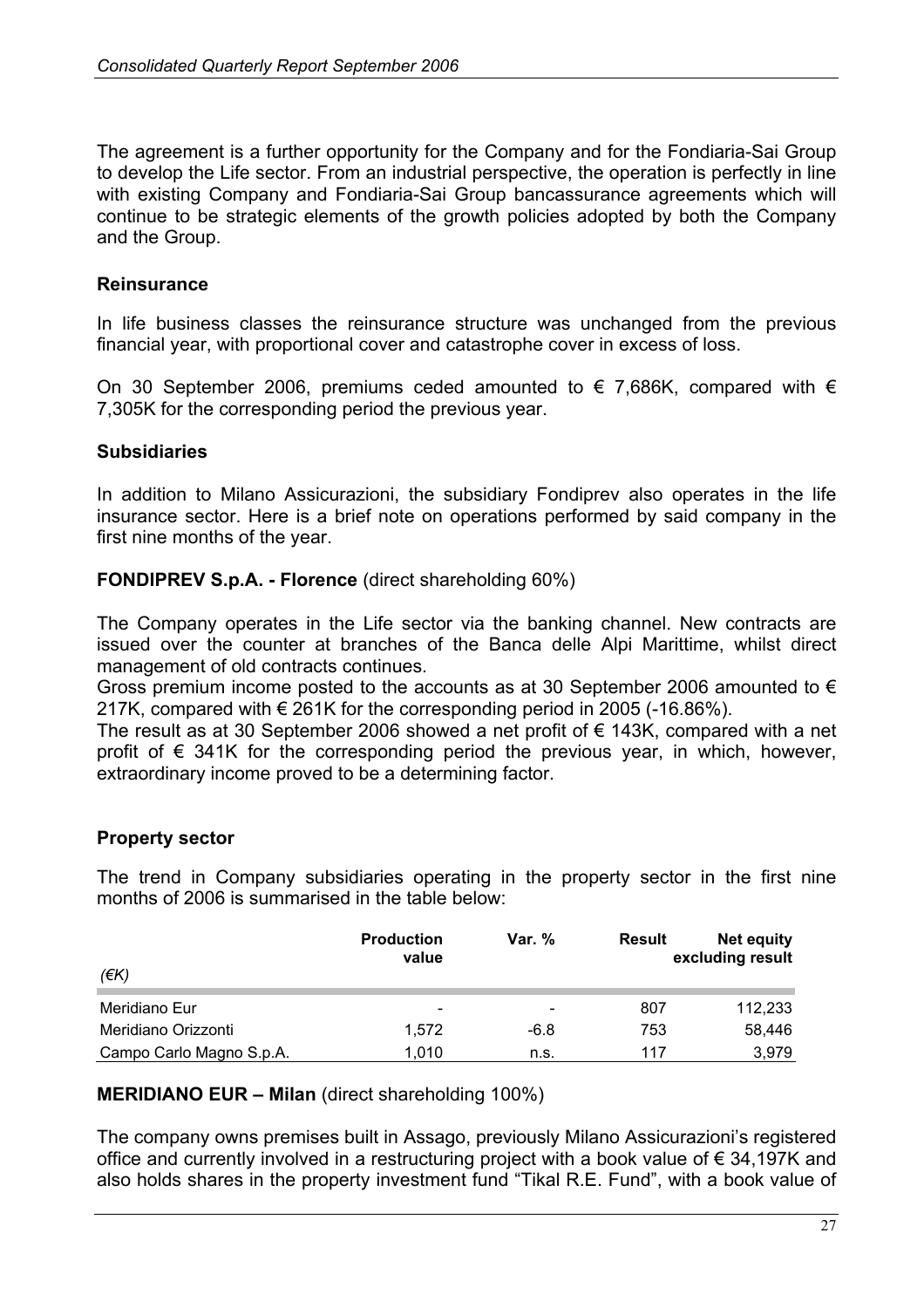$\epsilon$  76,506K, deriving from the contribution to said Fund, during the 2004 financial year, of the owned premises located in Rome at Piazzale dell'Industria.

The first nine months of the year closed with a net profit of  $\epsilon$  807K, mainly deriving from revenue distributed from the Tikal Fund.

#### **MERIDIANO ORIZZONTI – Milan** (direct shareholding 100%)

The Company owns a property in Milan at Piazza S.M. Beltrade, 1 with a book value of  $\epsilon$ 55,208K. The first nine months of the year closed with a net profit of € 753K, corresponding to property revenue of  $\epsilon$  1,572K.

#### **CAMPO CARLO MAGNO S.p.A. - Madonna di Campiglio** (direct shareholding 100%)

The Company, purchased from Milano Assicurazioni in December 2005, owns a hotel complex in Madonna di Campiglio called the GOLF HOTEL.

In December, it stipulated a company lease contract with Atahotels S.p.A. which laid down rent of 20% of the net annual revenue, with the provision, in any event, of a guaranteed minimum. The transaction guarantees the Company an adequate return on the line of company business leased, in accordance with what is comparable on the market for similar transactions.

The result as at 30 September 2006 amounted to a profit of  $\epsilon$  117K.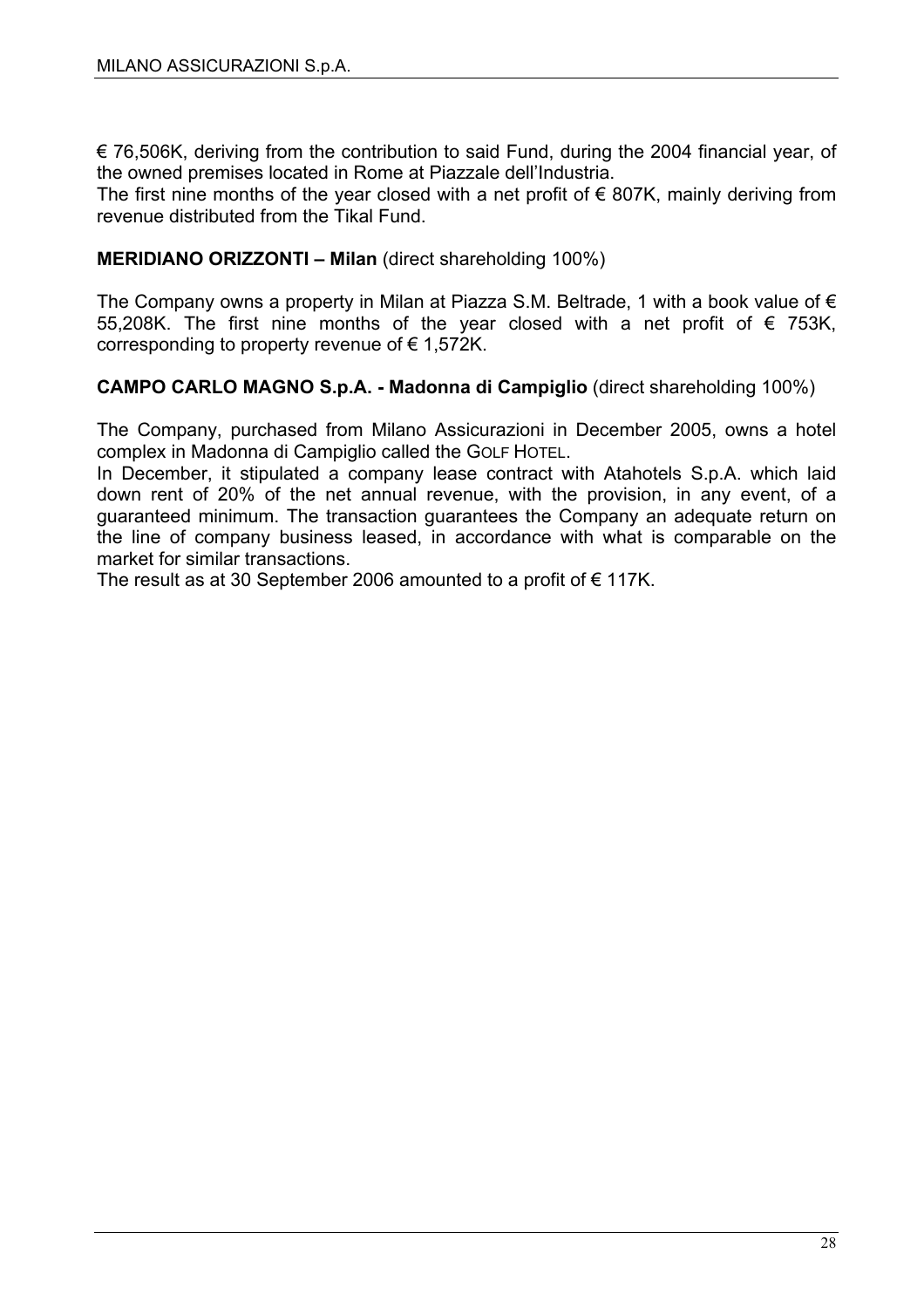#### **Other Business sector**

Companies included in this sector are shown in the table below:

|                          | <b>Production</b><br>value | Var. %                   | result | net equity<br>excluding result |
|--------------------------|----------------------------|--------------------------|--------|--------------------------------|
| (€K)                     |                            |                          |        |                                |
| Maa finanziaria s.p.a.   | 17                         | $\overline{\phantom{a}}$ | -16    | 939                            |
| Sogeint s.r.l.           | 2,363                      | 159.9                    | 43     | 100                            |
| Campo Carlo Magno S.p.A. | 121                        | n.s.                     | - 2    | 516                            |

#### **MAA FINANZIARIA – Milan** (direct shareholding 100%)

The Company, originally active in the sector of financial leases on capital goods and corporate financing, currently limits itself to managing some existing portfolio finance contracts. The result as at 30 September 2006 amounted to a loss of  $\epsilon$  16K.

#### **SOGEINT – Milan** (direct shareholding 100%)

The Company operates in the sector of commercial assistance to agencies. The first nine months of the year closed with a profit of  $\epsilon$  43K.

#### **CAMPO CARLO MAGNO SPORT S.r.l - Madonna di Campiglio** (direct shareholding 100%)

The Company, purchased by Milano Assicurazioni in December 2005, owns concessions for managing ski slopes, ski lifts and golf courses belonging to the Golf Hotel complex in Madonna di Campiglio.

In December, it stipulated a company lease contract with Atahotels S.p.A. which laid down rent of 20% of the net annual revenue, with the provision, in any event, of a guaranteed minimum. The transaction guarantees the Company an adequate return on the line of company business leased, in accordance with what is comparable on the market for similar transactions.

The first nine months of 2006 closed with a loss of  $\epsilon$  2K.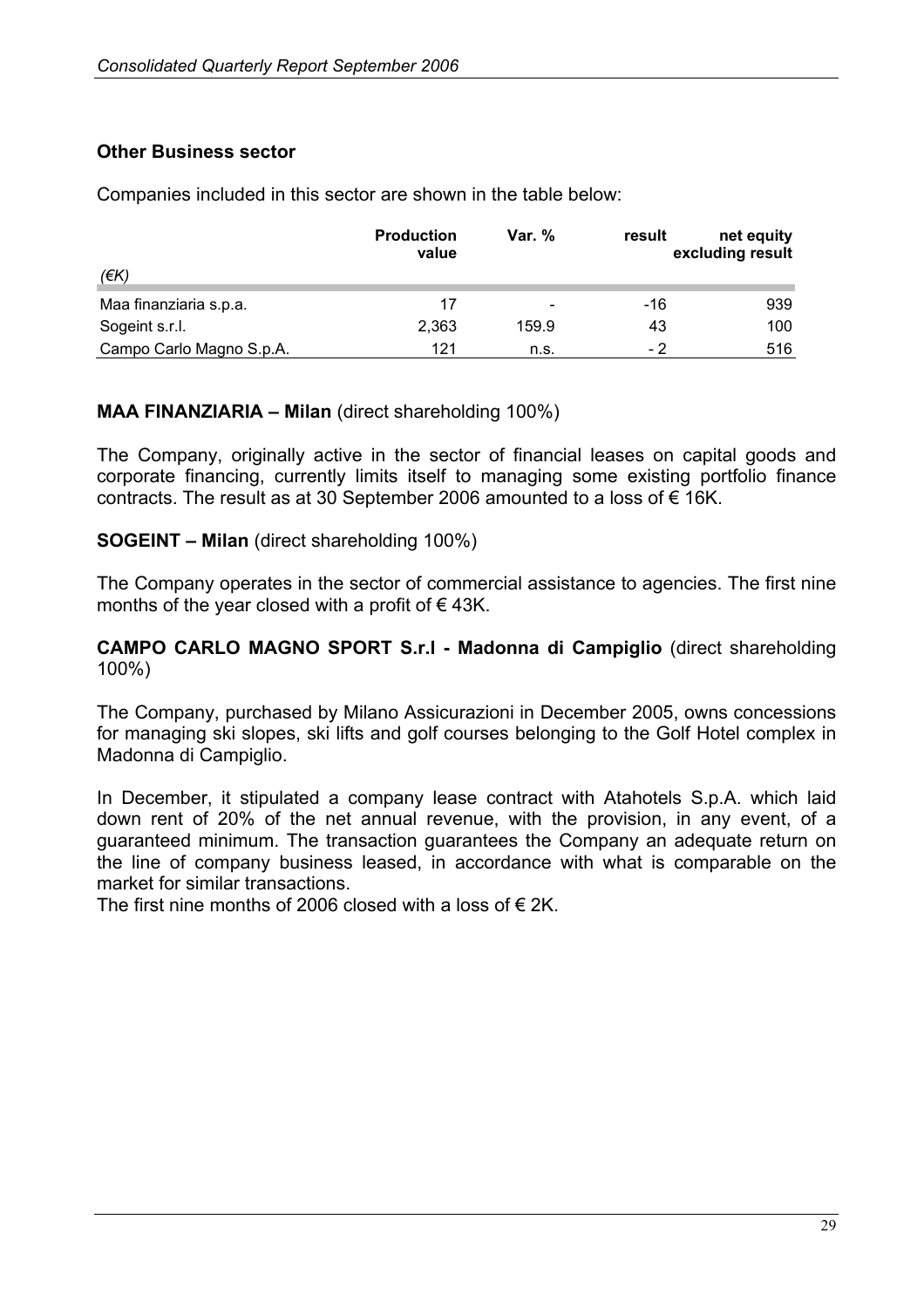#### **Asset and financial management**

The table below highlights financial and property results for the third quarter of 2006 and for the first nine months of 2006, compared with the same periods the previous year:

| $($ $\notin$ K $)$                                                                                | 3rd quarter<br>2006 | 3rd<br>2005 | quarter Jan.-Sept. Jan.-Sept.<br>2006 | 2005      |
|---------------------------------------------------------------------------------------------------|---------------------|-------------|---------------------------------------|-----------|
| Net income deriving from financial instruments at<br>fair value recognised through profit or loss | 21,980              | 26,501      | 13,014                                | 71,052    |
| Income from holdings in subsidiaries, associates<br>and joint ventures                            | 548                 | 55          | 802                                   | 436       |
| Income deriving from other financial instruments<br>and investment property including:            | 79,149              | 64,036      | 290,448                               | 223,023   |
| Interest received                                                                                 | 62,305              | 50,024      | 176,603                               | 147,530   |
| Other income                                                                                      | 12,937              | 6,320       | 52,189                                | 29,508    |
| Profits realised                                                                                  | 3,907               | 7,692       | 61,656                                | 45.985    |
| Valuation profits                                                                                 |                     |             |                                       |           |
| <b>Total income</b>                                                                               | 101,677             | 90,592      | 304,264                               | 294,511   |
| Liabilities from holdings in subsidiaries,<br>associates and joint ventures                       |                     |             |                                       |           |
| Liabilities deriving from other financial<br>instruments and investment property including:       | $-11,169$           | $-6,694$    | $-26,349$                             | $-20,329$ |
| Interest paid                                                                                     | $-3,408$            | $-1,436$    | $-6,764$                              | $-4,382$  |
| Other charges                                                                                     | $-2,024$            | $-1,330$    | $-6,412$                              | $-6,144$  |
| Losses realised                                                                                   | $-4,547$            | $-2,597$    | $-9,360$                              | $-5,855$  |
| <b>Valuation losses</b>                                                                           | $-1,190$            | $-1,331$    | $-3,813$                              | $-3,948$  |
| <b>Total liabilities</b>                                                                          | $-11,169$           | $-6,694$    | $-26,349$                             | $-20,329$ |
| <b>TOTAL NET INCOME</b>                                                                           | 90,508              | 83,898      | 277,915                               | 274,182   |

The main Central Banks continued the phase of monetary constraint into the third quarter of 2006, as part of the process of redefining the overall level of liquidity and fighting inflation which was fuelled by the price of raw materials which remain high.

In the USA there was tension surrounding the property market where a sudden drop aroused concerns regarding the resistance of the American economy and, in particular, trends in household consumption which could drop following the weakening of the wealth effect of American citizens.

Economic growth in Euroland is very strong but has fuelled concerns about a possible overheating of prices. These concerns were also voiced by the European Central Bank which started to give prudent warning signals to this effect.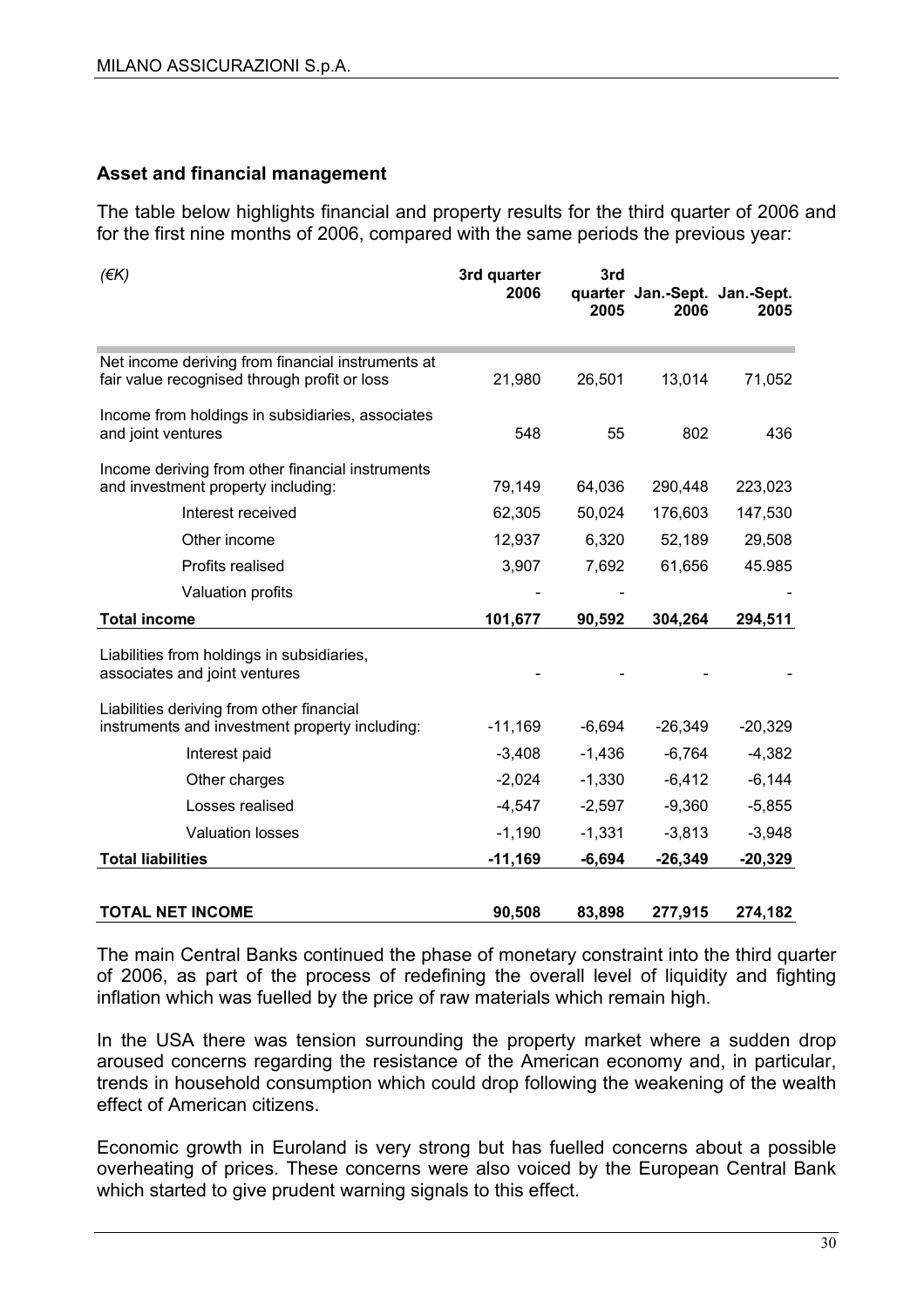Stocks markets proved to be very robust, reassured by the positive trend in corporate results, by an inflationary trend which, for now, has been kept under strict control and by an economic slowdown that is much less pronounced than was previously forecast. And so, at the end of September, the market once again approached the highs reached prior to the reversal witnessed in May.

From a strictly operational perspective, business developed by the Group over the quarter, at the level of Fixed Income, determined a further shortening of the duration in the Non-life sector, with at the same time, extra returns being sought from trading.

The variable government securities component (CCT) which, following the continued rise in short-term rates, has been advantageous in settling existing and future coupons, was increased slightly.

In the Life business segment, faced with an exposure which was, in terms of duration, on the whole unchanged, targeted acquisitions, in terms of immediate returns and returns on maturity, were sought within the limits of a risk portfolio consistent with the macroeconomic climate, to increase the return on segregated accounts.

In this context, the corporate segment was subject to even closer analysis but the overall quota in this segment remained, however, largely unchanged.

Stock market activity was also aimed at moderating and optimising the portfolio, with sectoral rotations and trading activities, with no major changes to asset allocation, both in the Life and Non-life segment.

Sectoral choices were targeted at obtaining a more prudent portfolio guided more by dividend yield, in particular, for special business portfolios.

Ordinary income reached 4% in the Life segment and was over 3% in the Non-life segment.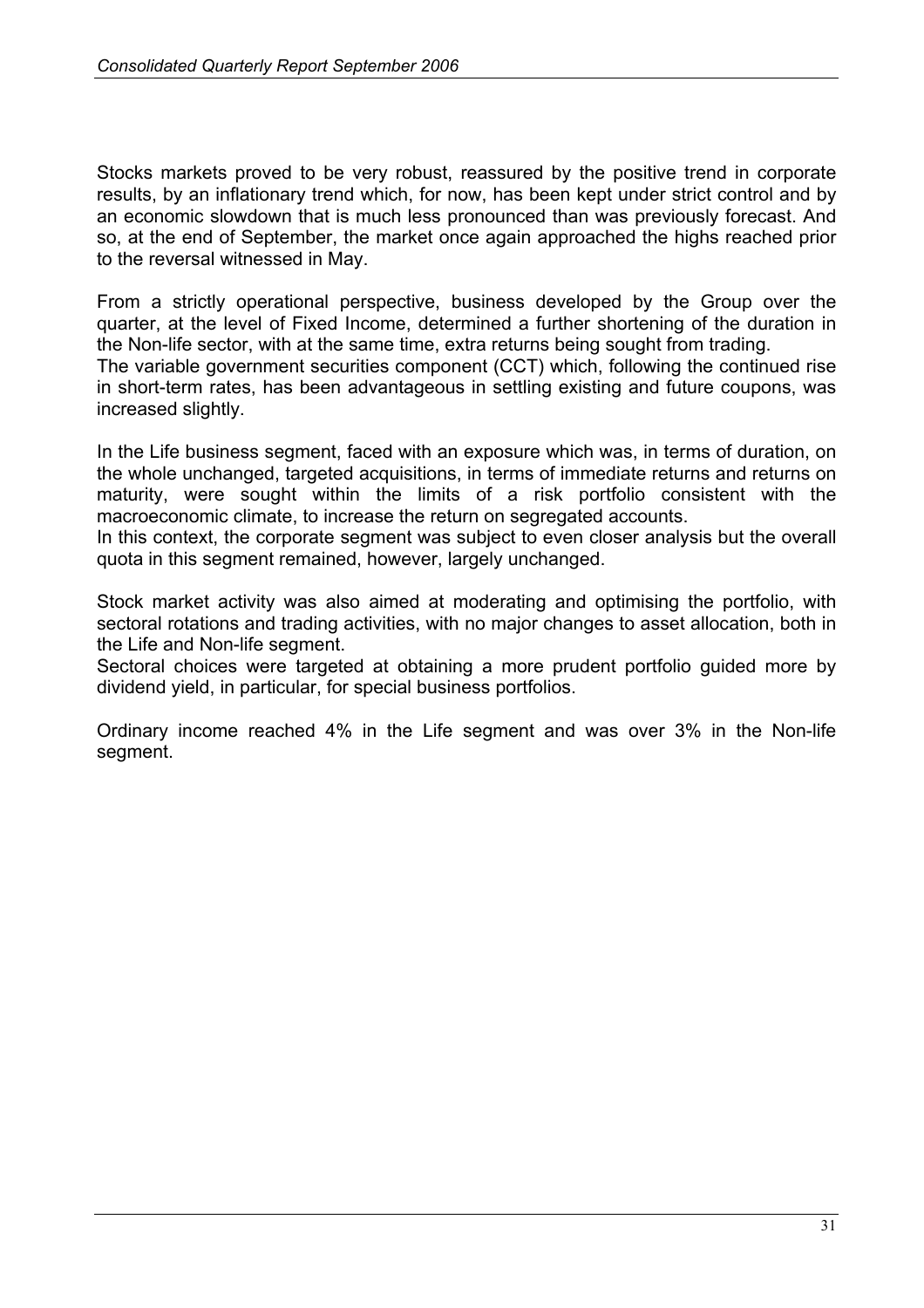#### **Own and parent company shares**

As at 30.09.06, the group leader Milano Assicurazioni held own shares, shares in the direct parent company Fondiaria-Sai and in the indirect parent company Premafin as in the amounts shown in the table below:

| (EK)                 | (Number)  | Amount  |
|----------------------|-----------|---------|
| Own shares           | 865,460   | 4.559   |
| Fondiaria-Sai shares | 6.442.557 | 222,655 |
| Premafin shares      | 9,157,710 | 21.374  |

The following market transactions were completed during the first nine months of the year in question in accordance with procedures laid down by related decisions taken at Shareholders' meeting:

- purchase of 1,080,000 Fondiaria-Sai shares;

- purchase of 750,000 own shares.

#### **Milano Assicurazioni share performance**

As at 30 September 2006, the share capital of the parent company, Milano Assicurazioni, was made up of 467,269,327 shares with a nominal value of  $\epsilon$  0.52, of which 436,529,445 were ordinary shares and 30,739,882 savings shares. During the first nine months of 2006, the share capital increased by  $\epsilon$  4,405K following the subscription of 8,471,206 ordinary shares, further to the conversion of 21,178,015 Milano Assicurazioni 1998-2007 warrants.

In addition, on 30 September 2006, a further 1,166 ordinary shares were subscribed, further to the conversion, by related owners, of 2,915 Milano Assicurazioni 1998-2007 warrants.

As at 29/09/06 the following stock market listings were recorded:

| (Euro units)              | 29/09/2006 | 30/12/2005 | <b>Variation</b> % |
|---------------------------|------------|------------|--------------------|
| Milano Assicurazioni ord. | 5.853      | 5.720      | 2.33               |
| Milano Assicurazioni sav. | 5.856      | 5.686      | 2.99               |

The corresponding stock market capitalisation as at 29/09/2006 amounted to  $\epsilon$  2,735m ( $\epsilon$ 2,623.3m as at 31/12/2005).

Stock market capitalisation, based on prices on 31/10/2006 of € 6.111 for ordinary shares and € 6.009 for savings shares, amounted to € 2,852.3m.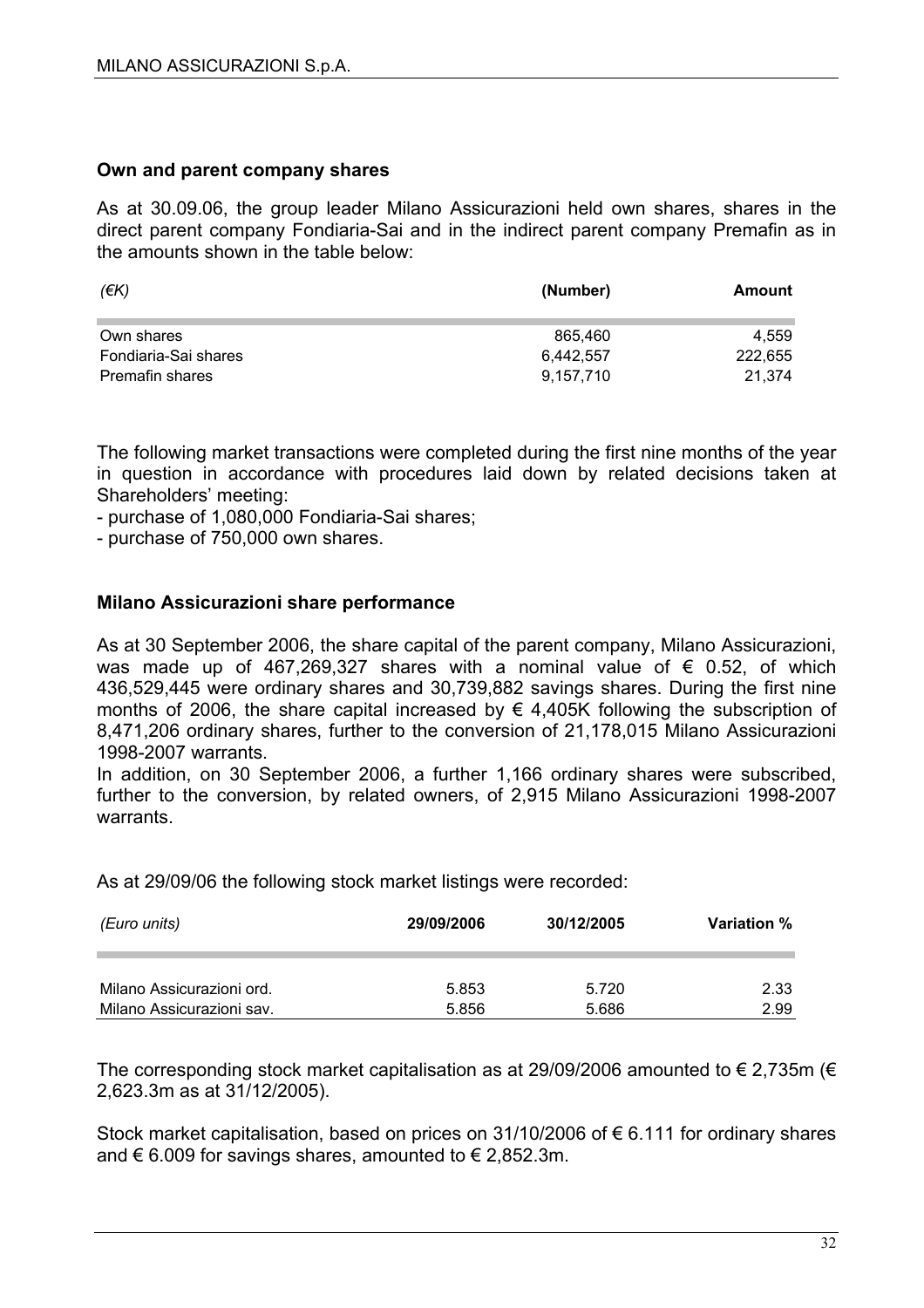#### **Stock Option Plans for Options on Fondiaria-Sai parent company shares**

On 14 July 2006, the Fondiaria-Sai Board of Directors decided to allocate the options referred to in the Fondiaria 2006-2011 Stock Option plans to executive directors and management of said Fondiaria-Sai, of its subsidiaries and parent company, to purchase Fondiaria-Sai savings shares.

The Board made this allocation in execution of the decision taken by the Fondiaria-Sai extraordinary shareholders' meeting on 28 April 2006.

The share subscription price was determined by the Board, by applying the criterion for determining the subscription price decided by the Shareholders' meeting, at € 21.546 per share, amounting to the arithmetic mean of reference prices for Fondiaria-Sai savings shares on the market in the thirty days prior to the date on which the rights were allocated.

The options cannot be exercised until the end of a vesting period, in accordance with the following procedures:

- 40% of the options cannot be exercised within 24 months of the allocation date;
- 30% of the options cannot be exercised within 36 months of the allocation date;
- 30% of the options cannot be exercised within 48 months of the allocation date.

Alternatively, once the vesting period is over, the beneficiaries may:

- keep the options until maturity;
- exercise the options, subscribing the shares and keeping them in a portfolio;
- exercise the options, subscribing the shares and selling them on the market;

Exercising of the options is, therefore, bound up with the main objectives of the Fondiarai-Said 2006-2008 Industrial Plan being achieved.

In any event, options not exercised within 5 years of the date of the Shareholders' meeting will lapse automatically.

In this context, the stock option allocated to Milano Assicurazioni executive directors and managers amounted to 2,872,920 shares with an overall estimated value of  $\epsilon$  7.9m, to be distributed throughout the duration of the vesting periods of the various tranches.

In line with what is required by IFRS 2 (Share-based payments) the relevant share as at 30 September 2006, amounting to  $\epsilon$  638K, was posted to the profit and loss account to offset the net equity item Profit and other equity reserves, also in line with the instructions given by ISVAP with Directive No. 2.404 of 22 December 2005.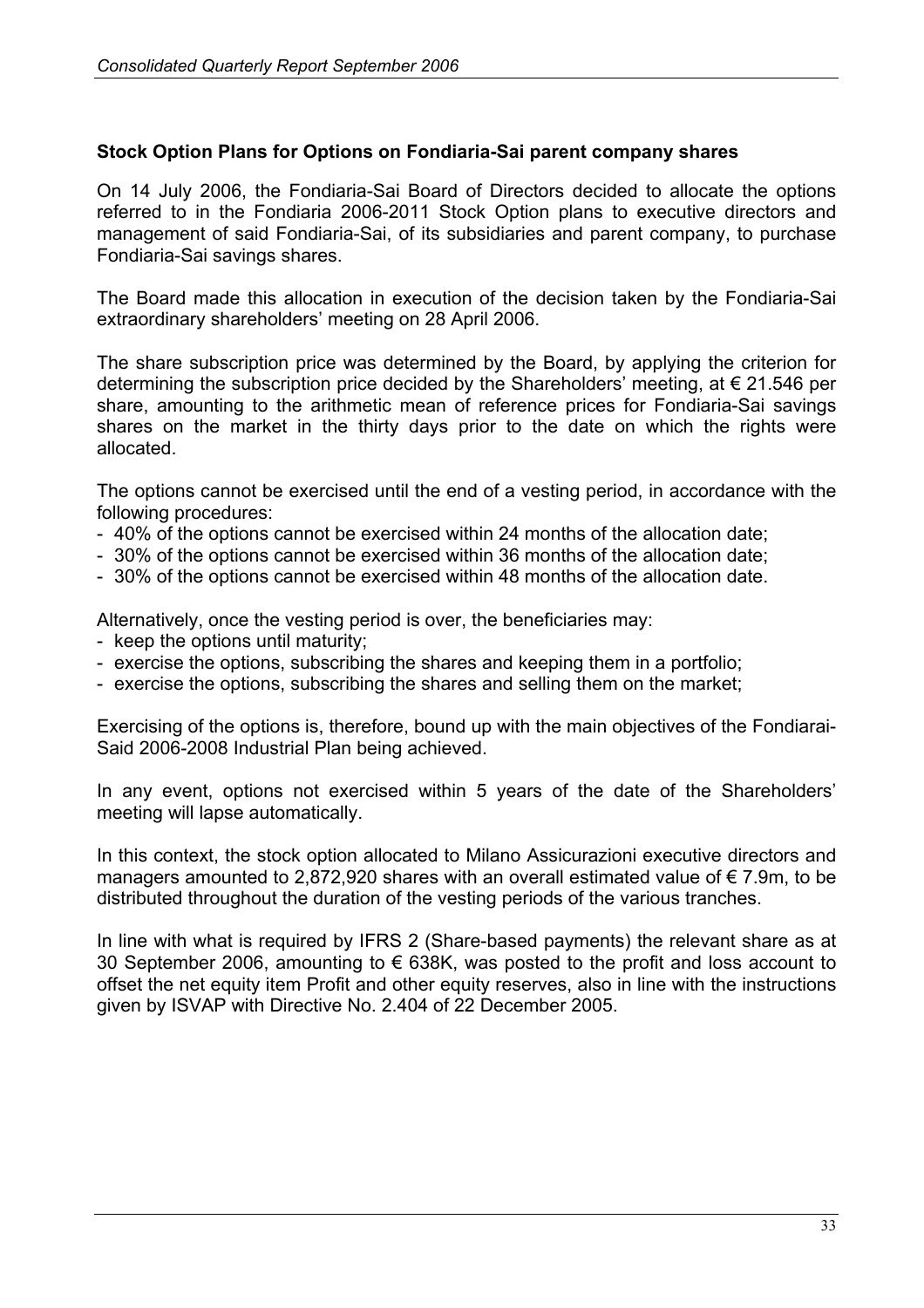# **Significant events occurring after the end of the quarter**

#### **Alliance and cooperation project with Banca Popolare di Milano in the Bancassurance sector**

On 18 October 2006, Milano Assicurazioni exercised the first tranche of the call option provided for by agreements relating to the alliance and cooperation project with Banca Popolare di Milano in the bancassurance sector, purchasing 4% of Bipiemme Vita and thereby increasing its holding to 50%. The purchase price, in accordance with contractual estimates, was fixed at  $\epsilon$  7.9m.

The exercising of said option resulted in joint governance of Bipiemme Vita. This further acquisition made it possible for Milano Assicurazioni to proportionally consolidate the subsidiary's equity and economic components.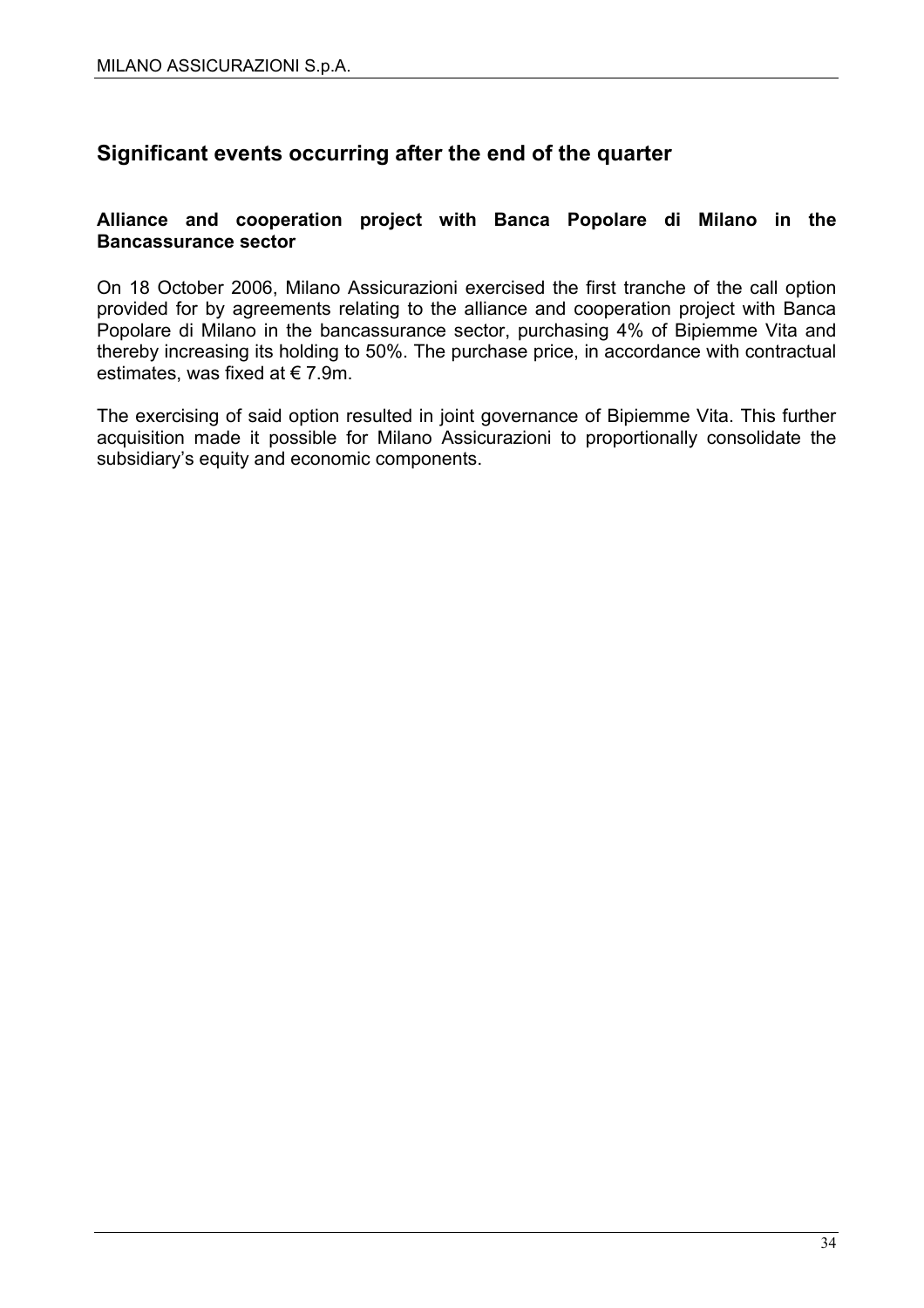# **Business outlook**

In the last quarter of the year, initiatives already undertaken in the first nine months will be continued, in line with the objectives of the Fondiaria-Sai Group 2006-2008 Industrial Plan. In particular:

- in Motor business, the gradual alignment of the prices offered by the various sales networks will continue via the adoption of the "Prima Global" product, which is capable of producing benefits in terms of combined ratio in view of the potential offered by the high level of customisation provided for by this product. In addition, initiatives to reorganise geographical areas demonstrating unsatisfactory performances will continue and these, together with the previous initiative to downsize the fleet portfolio, are already giving the results anticipated in terms of trends in claims filed;
- in other Non-life business classes attention will continue to be paid to developing the retail sector, with incentivising campaigns based, in particular, on multi-cover products, capable of satisfying clients' increasingly sophisticated insurance requirements.
- In the life sector, we will continue to grow the portfolio in respect of products of a traditional nature with annual or recurrent premiums, capable of providing adequate levels of profitability and guaranteeing added value for the portfolio in the long term. Greater client loyalty will also be sought with specific initiatives to protect capital upon maturity. To this end, scheduled sales campaigns and training initiatives will continue, mainly for points of sale offering significant growth potential.

The sector will also benefit from the development of the alliance and cooperation project with the Banca Popolare di Milano: in line with what is laid down by agreements, last October, Milano Assicurazioni acquired a further 4% shareholding in Bipiemme Vita, increasing its total shareholding to 50%. This will make it possible, amongst other things, to proportionally consolidate the participating interest's economic and asset data.

From the perspective of financial and asset management, we are in the process of operating, without, however, significant asset allocation changes, initiatives required in order to optimise returns, in the light of recent changes in the rates curves and in line with Milano Assicurazioni and Fondiaria-Sai Group strategic objectives.

The economic result achieved as at 30 September is in line with company planning and means that a satisfactory result can be anticipated for the financial year, unless any extraordinary events occur which are not currently foreseeable.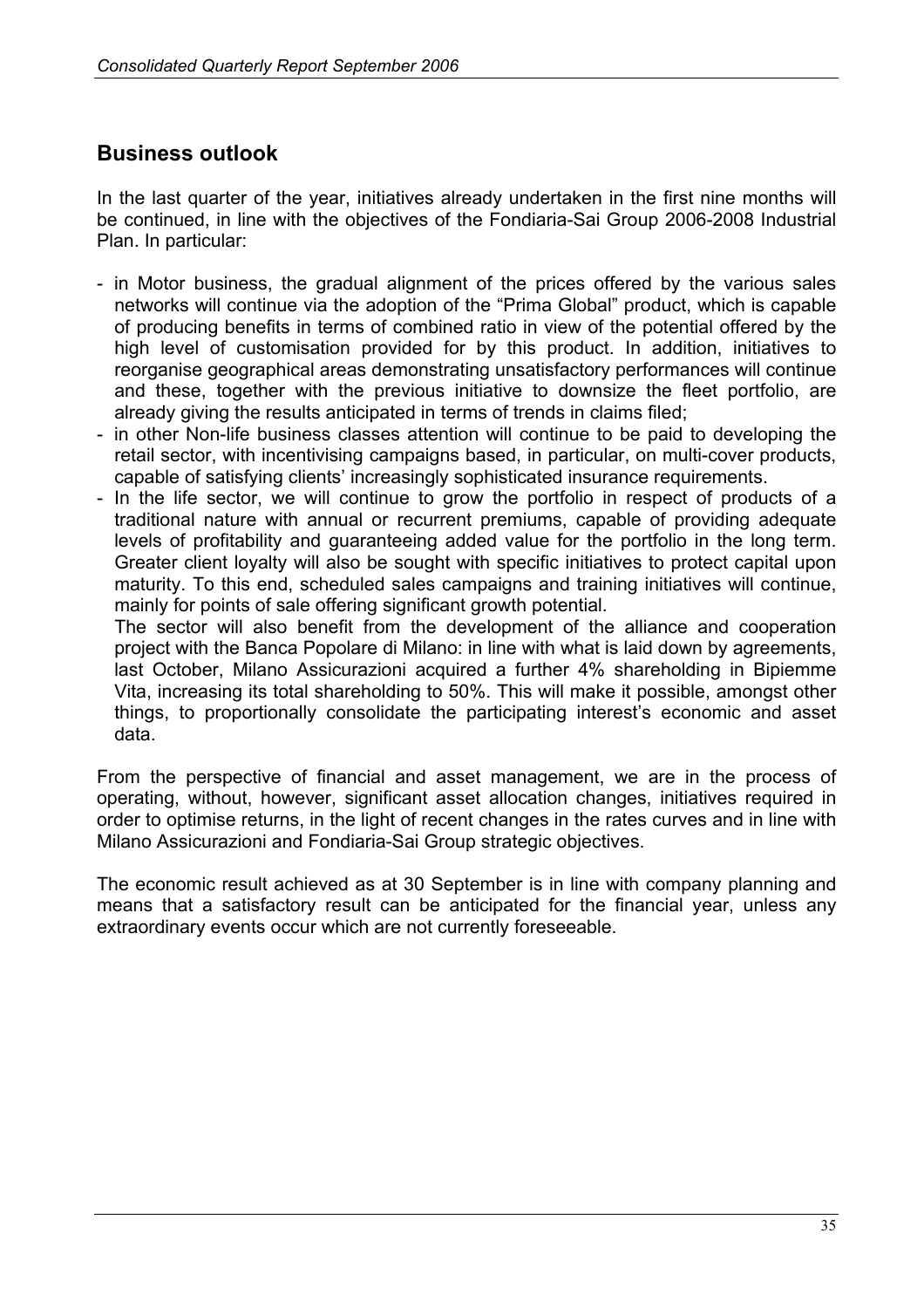# **Drafting criteria and basis of consolidation**

This report was prepared in accordance with the provisions contained in regulation No. 11971 of 14 May 1999, as amended and supplemented by CONSOB Decision No. 14990 of 14 April 2005.

In particular:

- − this quarterly report was prepared in accordance with IAS/IFRS international accounting principles issued by the IASB (International Accounting Standard Board) and approved to date by the European Union;
- − the information supplied is that laid down by annex 3D of aforementioned regulation No. 11971;
- − ISVAP Directive No. 2404 of 22 December 2005, concerning instructions for the compilation of consolidated accounts in accordance with the new international accounting principles was taken into consideration when preparing the profit and loss account tables and the net financial position;
- − the data contained in the accounting tables derives from the application of said accounting principles used to prepare the accounts for the financial year. Some entries of a technical nature, mainly relating to Motor TPL, were, however, calculated on the basis of operating data for the period, supplemented by statistical valuations which also take account of the probable trend, over the course of the financial year, of the indices to which the technical result of the class of business is linked.

The basis of consolidation remains unchanged from 30 June 2006. A list of Subsidiaries and Associates is given in an annex in line with the models provided for by ISVAP in the aforementioned Directive No. 2404 of 22 December 2005.

Milan, 8 November 2006

MILANO ASSICURAZIONI S.p.A. Board of Directors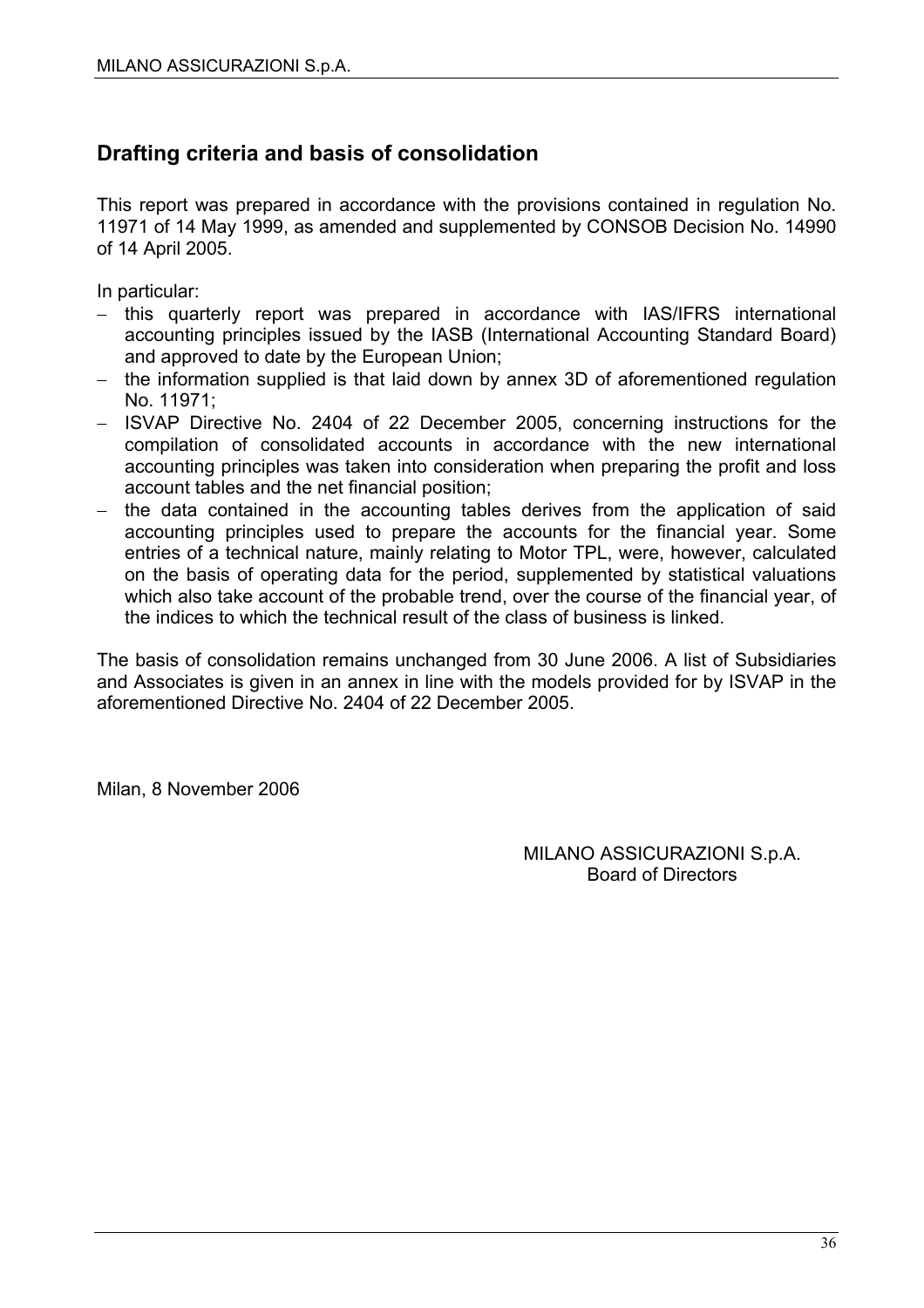# **BASIS OF CONSOLIDATION**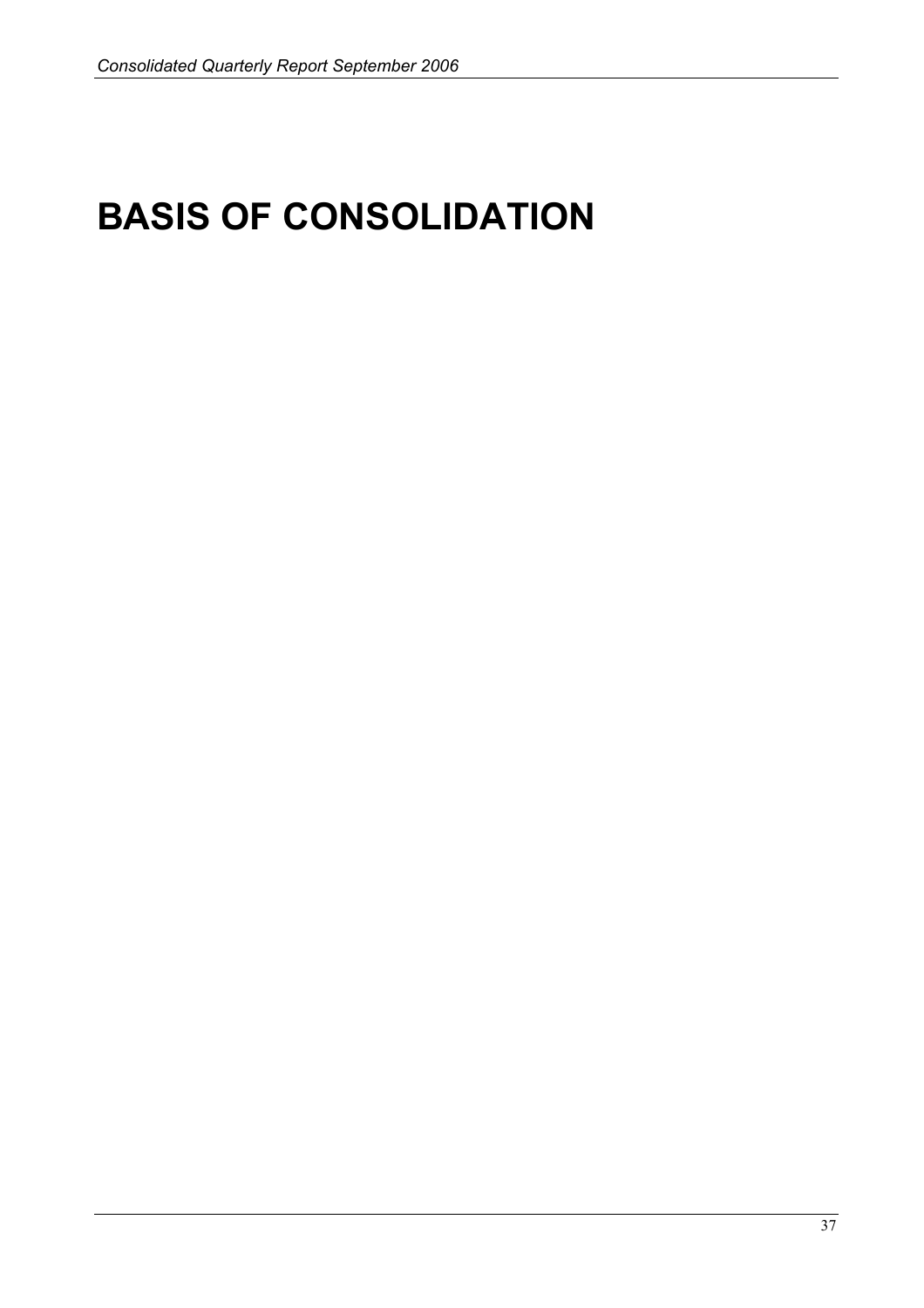# **Basis of consolidation**

| <b>Name</b>                                                    | <b>State</b>                 | <b>Method</b><br>(1) | <b>Activity</b><br>(2) | $\%$<br><b>Direct</b><br>shareholding | $\%$<br><b>Total interest</b><br>(3) | $\frac{9}{6}$<br>Votes available at<br>ordinary<br>shareholders'<br>meeting 4) | % consolidation  |
|----------------------------------------------------------------|------------------------------|----------------------|------------------------|---------------------------------------|--------------------------------------|--------------------------------------------------------------------------------|------------------|
| CAMPO CARLO MAGNO S.p.A.                                       | <b>ITALY</b>                 | G                    | 10                     | 100.00                                | 100.00                               | 100.00                                                                         | 100.00           |
| CAMPO CARLO MAGNO SPORT S.r.l.                                 | <b>ITALY</b>                 | G                    | 11                     | 100.00                                | 100.00                               | 100.00                                                                         | 100.00           |
| DIALOGO ASSICURAZIONI S.p.A.                                   | <b>ITALY</b>                 | G                    | $\mathbf 1$            | 99.85                                 | 99.85                                | 99.85                                                                          | 100.00           |
| FONDIPREV S.p.A.                                               | <b>ITALY</b>                 | G                    | 1                      | 60.00                                 | 60.00                                | 60.00                                                                          | 100.00           |
| MAA FINANZIARIA S.p.A.                                         | <b>ITALY</b>                 | G                    | 11                     | 100.00                                | 100.00                               | 100.00                                                                         | 100.00           |
| MERIDIANO EUR S.r.I.                                           | <b>ITALY</b>                 | G                    | 10                     | 100.00                                | 100.00                               | 100.00                                                                         | 100.00           |
| MERIDIANO ORIZZONTI S.r.l.                                     | <b>ITALY</b>                 | G                    | 10                     | 100.00                                | 100.00                               | 100.00                                                                         | 100.00           |
| NOVARA ASSICURA S.p.A.                                         | <b>ITALY</b>                 | G                    |                        | 100.00                                | 100.00                               | 100.00                                                                         | 100.00           |
|                                                                |                              |                      |                        |                                       |                                      |                                                                                |                  |
| SOGEINT S.r.I.<br>SYSTEMA COMPAGNIA DI ASSICURAZIONI<br>S.p.A. | <b>ITALY</b><br><b>ITALY</b> | G<br>G               | 11                     | 100.00<br>100.00                      | 100.00<br>100.00                     | 100.00<br>100.00                                                               | 100.00<br>100.00 |

(1) Method of consolidation: Full consolidation =F, Proportional Consolidation=P, Full consolidation by Unitary Division=U

(2) 1=Italian ins.; 2=EU ins.; 3=Third state ins.; 4=Insurance holding companies; 5=EU reins.; 6=Third state reins.; 7=Banks; 8=Savings Management Companies; 9=Sundry Holding companies; 10=Property companies; 11=Other

(3) is the product of shareholding relationships relating to all companies which, located along the shareholding chain, eventually come between the company that prepares the consolidated accounts and the company in question. Should several subsidiaries have a direct holding in the lattter, the individual products must be added together

(4) total percentage of votes available at an ordinary shareholders' meeting, if different from the direct or indirect shareholding